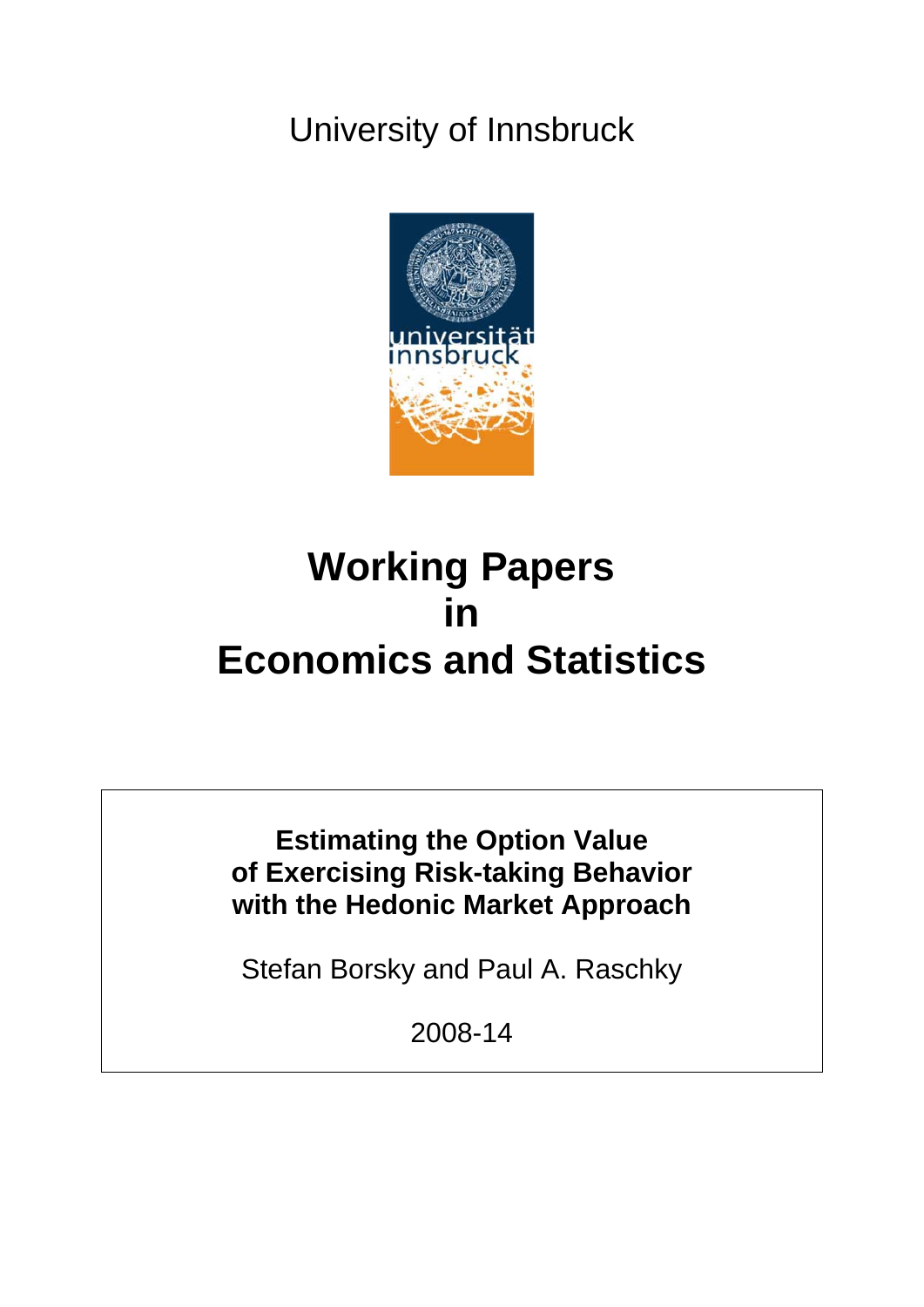## <span id="page-1-0"></span>Estimating the Option Value of Exercising Risk-taking Behavior with the Hedonic Market Approach

Stefan Borsky<sup>∗</sup> Paul A. Raschky†

July 24, 2008

#### Abstract

Within the last decades an increasing number of people practice risky sports in their leisure time. Although there exists a vast number of economic literature on risk-taking behavior, an estimation of the individual willingness to pay (WTP) for the option to exercise risk-taking is missing. Monetarized values could support private industries in design pricing schemes that set incentives to reduce risk-taking behavior as well as public policy-makers to develop alternative instruments to reduce the adverse effects of risk-taking activity (e.g. accidents). We use data of 69 Austrian Ski resorts and 3,637 reported ski accidents and apply the hedonic market method. Our results suggest that the individual WTP for a hypothetical increase in the possibility to undertake risk-taking activities lies between 11% and 25% of the price of a ski-lift-ticket.

Keywords: Hedonic market approach, individual risk-taking, sports

JEL classification: D81, L8, Q51

<sup>∗</sup> Institute of Public Finance, University of Innsbruck, Universitaetsstrasse 15, A-6020 Innsbruck and alpS - Center for Natural Hazard Management, Innsbruck Austria.

<sup>†</sup> Institute of Public Finance, University of Innsbruck, Universitaetsstrasse 15, A-6020 Innsbruck and alpS - Center for Natural Hazard Management, Innsbruck Austria. Email:paul.raschky@uibk.ac.at. The authors would like to thank Claudia Eitzinger, Andrea Leiter, Reimund Schwarze, Hannelore Weck-Hannemann as well as participants of the IEW workshop 2007 in Zurich and a workshop for doctoral students 2008 in Innsruck for their useful comments.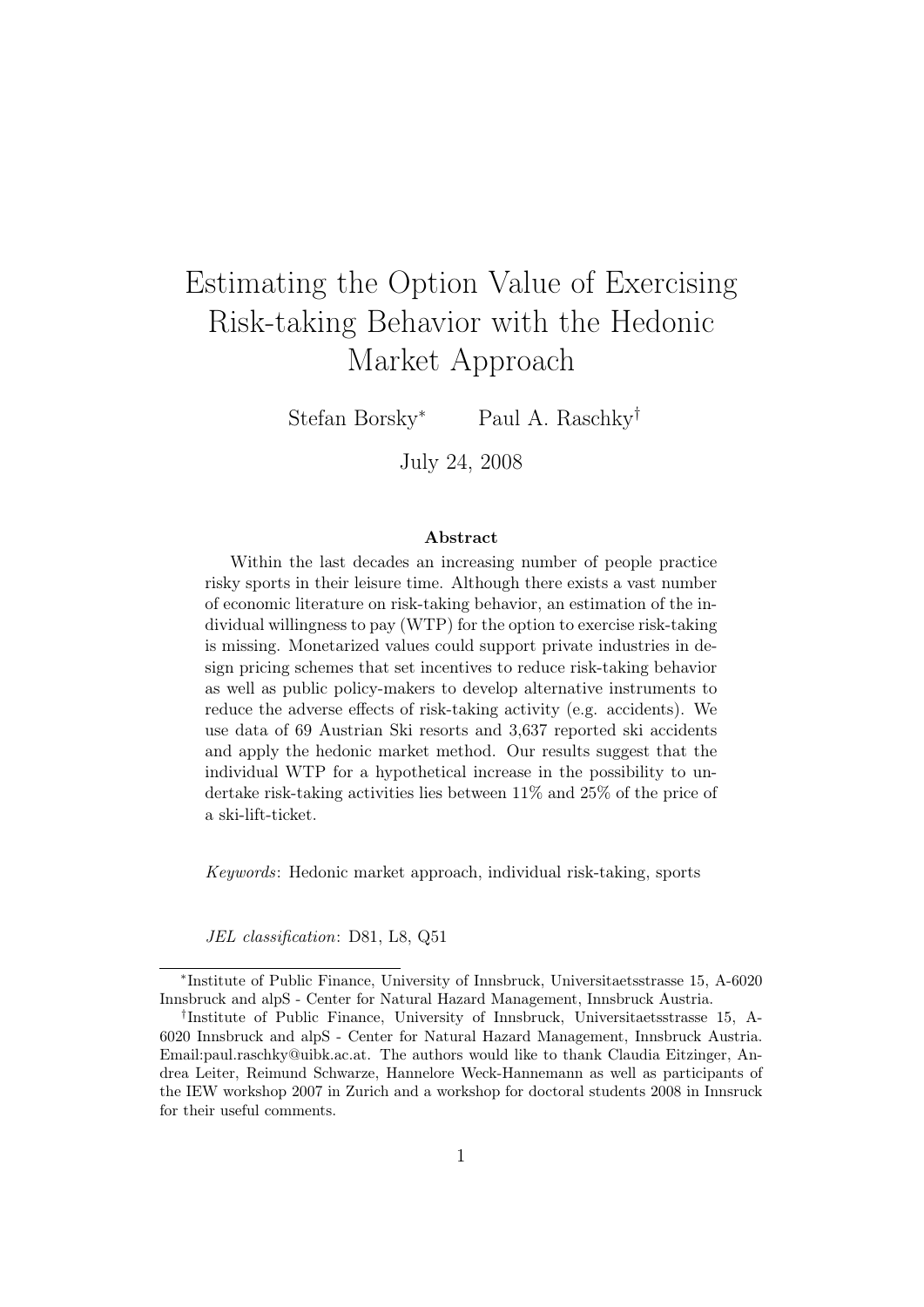## 1 Introduction

Choices involving the uncertainty of a potential negative outcome are an essential part in our daily live. People face risks by making an investment decision, walking across the street or deciding to do an outdoor sport. The decision of an individual in such situations depends in general on his attitude towards risk. The traditional theory, especially from an economic viewpoint, is based on the rational, risk-averse individual. There are cases, like investment decisions, where such behavior is generally observable. In other cases, like life-style or leisure activities, studies on the behavior of individuals towards risk have shown that people often have a distorted perception of risks. In the case of life-style risks, where the extent of the negative outcome is perceived to be more under control of the individual decision-maker, like smoking, drinking, car-driving or sky-diving, it is possible to observe that people willingly take the risk of a possible injury or illness in future for a present pleasure. Whereas in the industrialised countries the share of individuals doing life-style activities like smoking or drinking with their accompanying risks is decreasing, the tendency of the population for participating in thrill and adventure seeking leisure time activities has been constantly growing over the last decades. More and more people try to get away from daily routine through activities such rock-climbing, sky-diving or skiing. The share of people doing high-risk sports time can be related to two major driving forces: First, social acceptance of people who undergo risk-taking in their leisure activities have increased continuously in the last decades. Sport channels dedicate increasing airtime to events in rock-climbing, sky-diving or surfing. Commercials increasingly use either high-risk sportsmen or images of highrisk activity as an advertisement medium. Second, a remarkable series of technological improvements in medicine have reduced the expected individual costs of risk-taking substantially. In the view of risk, "extreme" sports today are not really so extreme than in former days (Johnston 2003). Figures on the number of people exercising high-risk sports underpin these findings in the literature and reveal the booming trend in risky sports: For example the number of active skydivers in the United States Parachuting Association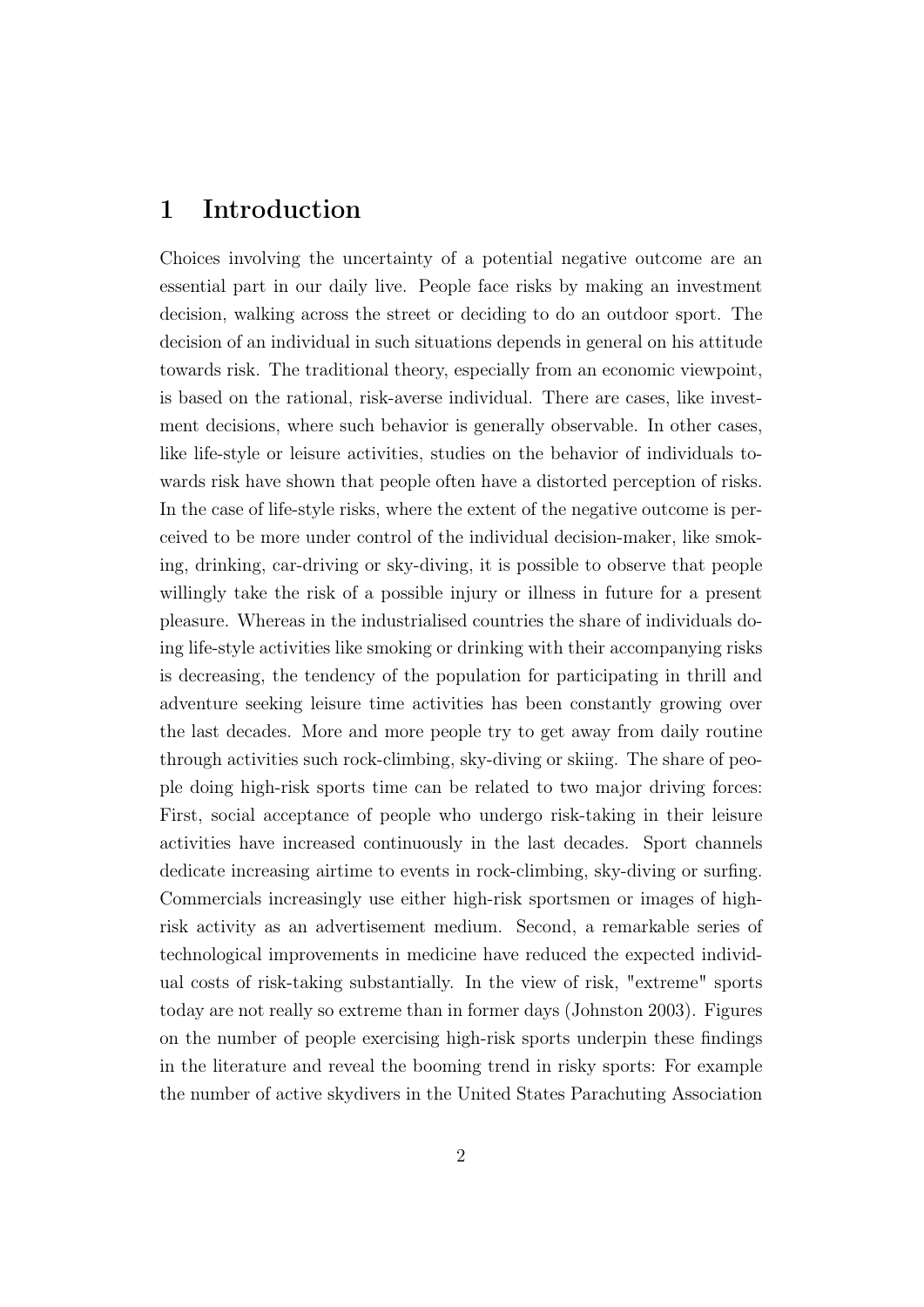increased from about 20,250 in 1991 to about 34,000 in 2005, an increase of about  $68\%$ <sup>[1](#page-1-0)</sup>. Experts estimate that in 1959 there were about 5,000 waveriders worldwide. This number apparently escalated to about 2 million by 1962 and it is estimated that today there are about 17 to 23 million surfers worldwide<sup>[2](#page-1-0)</sup>.

From an economist's point of view, risk-taking increases individual utility and thus results in a positive demand for these "goods". This individual demand to feel excitement through risk-taking activities, however, can result in adverse side-effects. For example, around 60,000 accidents (resulting in some form of injury) on Austrian ski runs are recorded every year <sup>[3](#page-1-0)</sup>. In comparison in the same season about 40,000 car accidents occurred on Austrians roads [4](#page-1-0) . This shows the relevance of the external effects of risk-taking behavior and the accompanying issue on safety on Austrian ski runs. The growing number of participants in risky sports and its related negative effects have drawn a lot of attention from social sciences in general and economics in particular<sup>[5](#page-1-0)</sup> on risk-taking behavior. One aspect faded out so far by the literature is the individual valuation of the option to satisfy one's need for risk-taking. Using traditional methods for the valuation of intangible goods allows us to estimate the willingness to pay for this option. Monetized option values might have implications for private industry and public policy-makers alike. Suppliers of the possibility to satisfy risk-taking (e.g. ski-resorts, sky-diving school) offer this product in a bundle with other features (e.g. comfortable cable-cars, scenic views). Knowledge about the individuals' willingness to pay for sensation-seeking can help companies to design pricing schemes that set incentives to reduce risk-taking behavior. Information on the willingness to pay (WTP) for the possibility to undergo risk-taking activity allows

<sup>1</sup>http://www.parapublishing.com/sites/parachute/resources/statistics.cfm

<sup>2</sup>http://www.fff.org/freedom/fd0607f.asp

<sup>3</sup> see Freizeitunfallstatistik 2006, Kuratorium für Verkehrssicherheit (Statistic of accidents in spare time 2006), http://www.kfv.at/

<sup>4</sup> see Verkehrsunfallstatistik 2006, Kuratorium für Verkehrssicherheit (Statistic of road accidents 2006), http://www.kfv.at/

<sup>&</sup>lt;sup>5</sup>For a general overview see Zuckerman  $(1979)$ ; on the economic analysis of risk-taking behavior see for example Schoemaker (1993)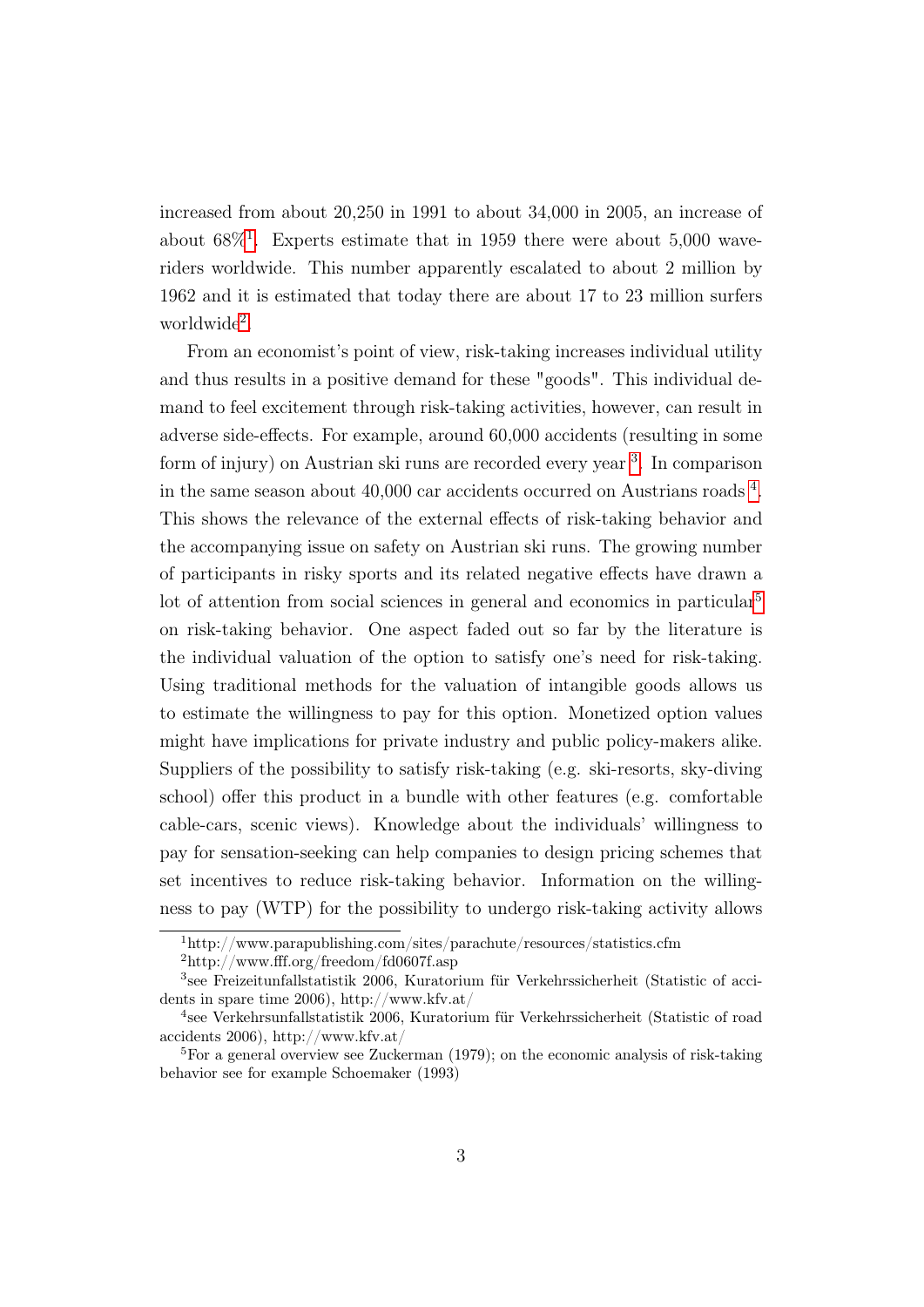policy-makers or insurance companies to develop price-related instruments to possibly reduce the amount of adverse effects.

Most empirical studies that have tried to deal with risk-taking behavior have used stated preference methods (e.g. contingent valuation method CVM). However, elicited values could be biased (e.g. Carson, Flores & Meade 2001) in particular in our case. Therefore we approach this issue applying a revealed preference method, namely the hedonic market approach. We use data from 69 Austrian ski-resorts in the season 2005/2006 to estimate the WTP for the possibility to satisfy the need for sensation-seeking. As this study tries to make a first step into this rather unexplored field its main purpose is to open up a new area for future research. Therefore our estimated figures have a clearly explorative character and should be dealt with care.

The paper is structured as follows. Section 2 investigates the concept of risk taking from an economic and psychological perspective and gives a short overview on the hedonic pricing approach. The following section 3 introduces the empirical strategy and the data used to monetise the demand for risktaking behavior. Section 4 presents the results and section 5 concludes.

## 2 The concept of Risk-Taking and the Relationship to Injuries

Risk-Taking behavior in the field of life-style risks is recognized to be a volitional behavior toward a risky choice or situation with a potentially negative outcome. On the one hand it can be seen as a socially unacceptable, potentially harmful behavior in which precautions are not taken (e.g. speeding, driving under influence). On the other hand risk-taking is acknowledged as a socially accepted behavior in which the possibility of a negative outcome is recognized and willingly taken (e.g. competitive sports, skydiving, skiing) (Turner, McClure & Pirozzo 2004). In the last decades of research in this area the focus lay mainly on the investigation of socially unacceptable risk-taking behavior, resulting in vast amounts of policy proposals for efficient regulation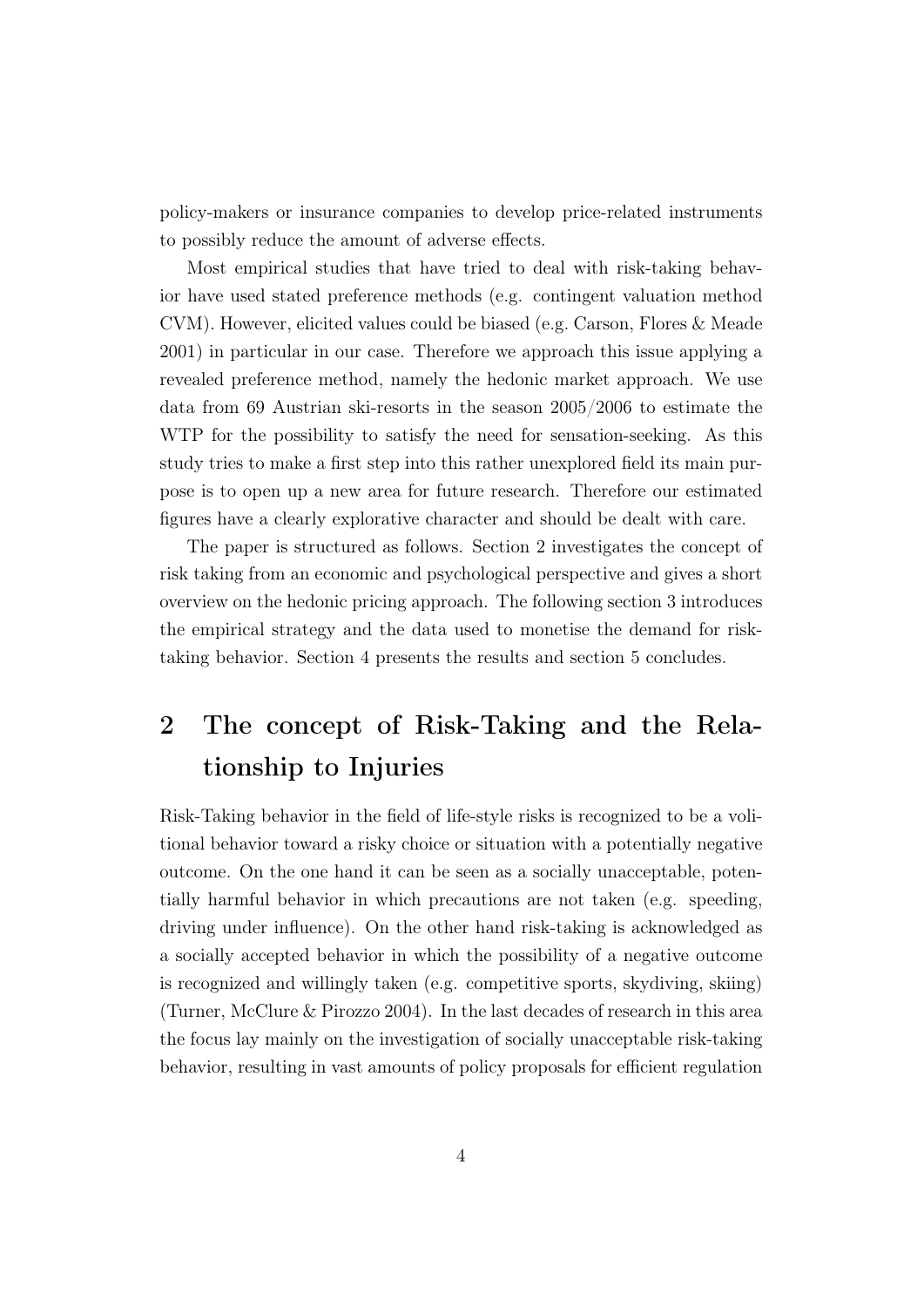<sup>[6](#page-1-0)</sup>. Observing risk-taking behavior from a person's actual activities is a widely discussed subject in the scientific communities. In psychological theory, risk taking is considered to be context-dependent and determined by a function containing task, people's decision frames and their information processing strategies (Kahneman & Tversky 2000). In search for motives why people are deciding to do activities with a potential negative outcome the psychological literature provides a broad range of different approaches like the concept of counter-phobic and phobic personalities by Fenichel (1939), the concept of introverted and extroverted personalities by Esyneck (1973), the concept of sensation seeking by Marvin Zuckerman [7](#page-1-0) and the concept of unrealistic optimism by Weinstein (1984) to cite only a few. In the economy theory the concept of risk-taking is mainly analyzed in relation to economic situations, like gambles, insurance and market behavior. Investigating the aspects of risk-taking in risky sports from an economic viewpoint is almost neglected in the literature. Based on the theory of expected utility by Von Neumann & Morgenstern (1979) and by Friedman & Savage (1952) traditional economists assume that risk-taking is specified by the underlying individual utility function, which can be seen as a trait that determines behavior in risky situations (Schoemaker 1993, Dohmen, Falk, Huffman, Schupp, Sunde & Wagner 2006). Recent economic literature provides an approach, which lies between these two viewpoints by accepting that risk taking differs across contexts, but that the contexts are strongly correlated (Weber & Milliman 1997, Dohmen et al. 2006). Decision analyst criticise the limiting assumptions of the expected utility theory that people act according to their underlying expected utility function. Markowitz (1952) proposed that the utility of an individual is defined by gains and loses and not by the final assets and noticed the importance of risk-taking by introducing utility functions which could be concave as well as convex. Later on Kahneman & Tversky (1979) published their seminal work about prospect theory where they emphasised again the importance of changes to define utility and that the weights of the decisions process do not coincide with the stated probabilities. This work deals with

<sup>6</sup> see Turner et al. (2004) for a systematic literature overview

<sup>7</sup> see for example Zuckerman (1979)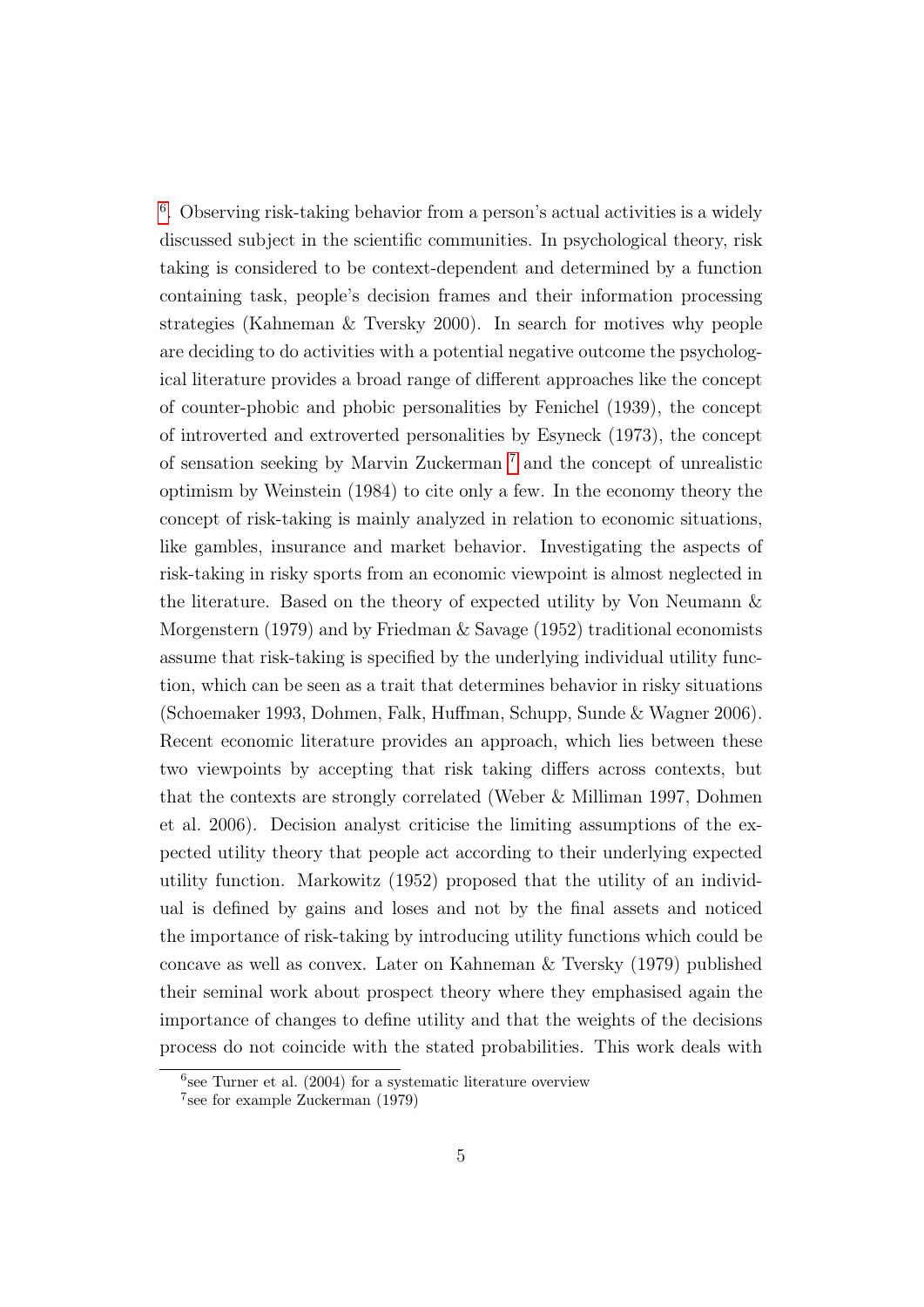an almost neglected part of risk-taking, namely with the socially acceptable one from an economic viewpoint that risk-taking differs across contexts, but that these contexts are strongly correlated.

Analysis of accidents have shown that a constellation of different conditions will lead to a specific hazardous situation, which may cause an individual accident or collision. In other words accidents never have a single cause, but they are influenced by a multidimensional system of different factors. In the literature on risk-taking behavior exists a consensus on the view that there is a causal relationship between individual differences in risk-taking and the occurrence of injuries. In general they come to the conclusion that more risk-taking increases the probability of an injury, but the main focus in research in this field lies in the examination of the link between risk-taking and road traffic crashes. In the field of high risk sport, especially in the case of alpine downhill skiing the findings are quite divergent. In a study in the field of accident analyses for the Swiss council for accident prevention Brüger, Walter and Sulc (2005) analyze the factors, which have an influence on the probability of having an accident while skiing and the severity of the injury. In their analysis they divide the occurrence of an accident into three phases: the phase before the accident, the actual damage or injury and the phase after the accident. For our purpose the phase before the accident is of special interest, because it analyzes the factors which leads to an accident whereas the other two phases deal with the factors which determines the severity of accident respectively injury. In the pre-accident phase the influencing factors are demography, i.e. male or female and adolescent or adult, experience and skill as well as coordination and fitness, external factors like equipment and environment and cognitive and behavioral factors. The later are described as riding at an excessive speed, the choice of difficult slopes and jumps or in other words risk-taking behavior. On the other hand there are studies with a stronger psychological background analyzing the relationship of risktaking behavior and injuries (Bouter, Knipshild & Volovics 1998, Cherpitel, Meyers & Perinne 1998, Goulet, Regnier, Valois & Ouellet 2000). They have in common that they use data received from interview questions in a casecontrol setting and that they measure the individual willingness to undergo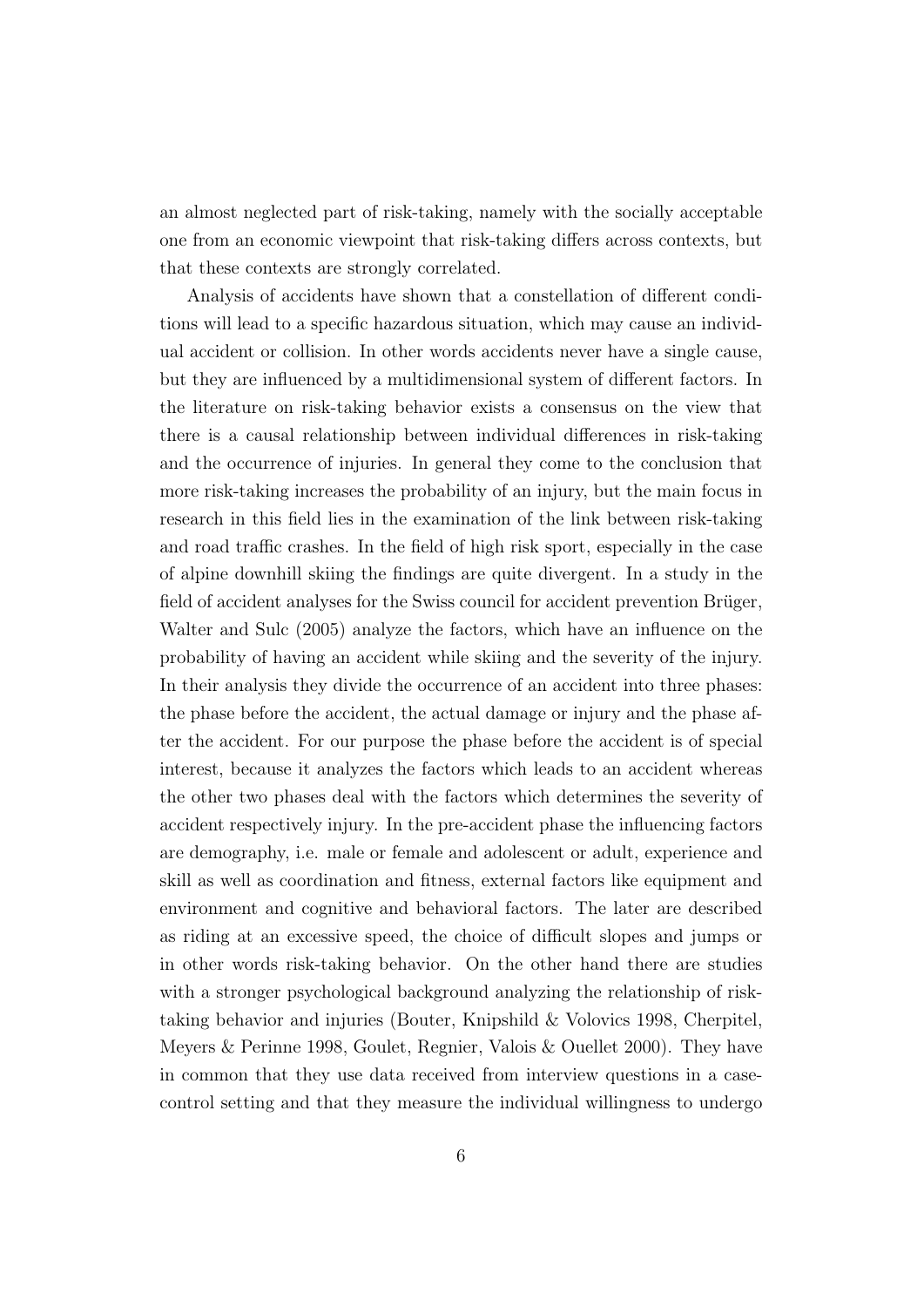risk-taking behavior by using the approach of sensation seeking based on the works of Zuckerman (1979). In their works they get to slightly divergent results. They find no positive relationship between the score on the sensation seeking scale and the probability to get injured while skiing. On the contrary their findings suggest that for a risk-taking skier with a higher sensation seeking score the probability to get injured is lower. They justify their results by showing that risk-takers in alpine skiing are normally more skilled riders than the other, which probably helps them to anticipate potential dangerous situations. Their conclusion is that injuries are not a factor of risk-taking, but they appreciate the weaknesses of their technique to measure the level of risk taking with the potential problem of biases by using interview questions. Furthermore they investigate the relationship between the decision of going skiing and risk-taking behavior again by using the concept of sensation seeking. Their findings show that the general skier has a higher score on the sensation seeking scale than the general non-skier. In other words the general skier wants to satisfy his demand for risk-taking when practicing his leisure activity. This fits to the work of Eitzinger & Wiedemann (2007), who analyse risk perceptions of alpine tourists in different contexts by using sorting techniques in an interview situation. They demonstrate that the probability of having a skiing accident is overestimated by the factor of 50. To conclude the possibility of having a ski accident is a common knowledge in the population. Individuals, who purchase a ski ticket, do this with the intension to satisfy their demand for risk-taking. Rephrased this means that the decision to purchase a ski lift ticket is the risk-taking action.

In this work risk-taking in the concept of socially accepted behavior serves as base for our hedonic price estimation for ski lift tickets. Assuming that the general skier is a risk-taker, as stated above, and the decision to buy a ski ticket for going skiing is a decision based on risk-taking behavior, then besides a couple of other characteristics the possibility to satisfy their risktaking behavior is a determining factor in the hedonic price function for ski lift tickets. In the case of alpine skiing it is very difficult to observe risk-taking behavior directly. Interviewing skiers about their extent of risk-taking during their last run would easily be subject to strategic or social acceptable answers.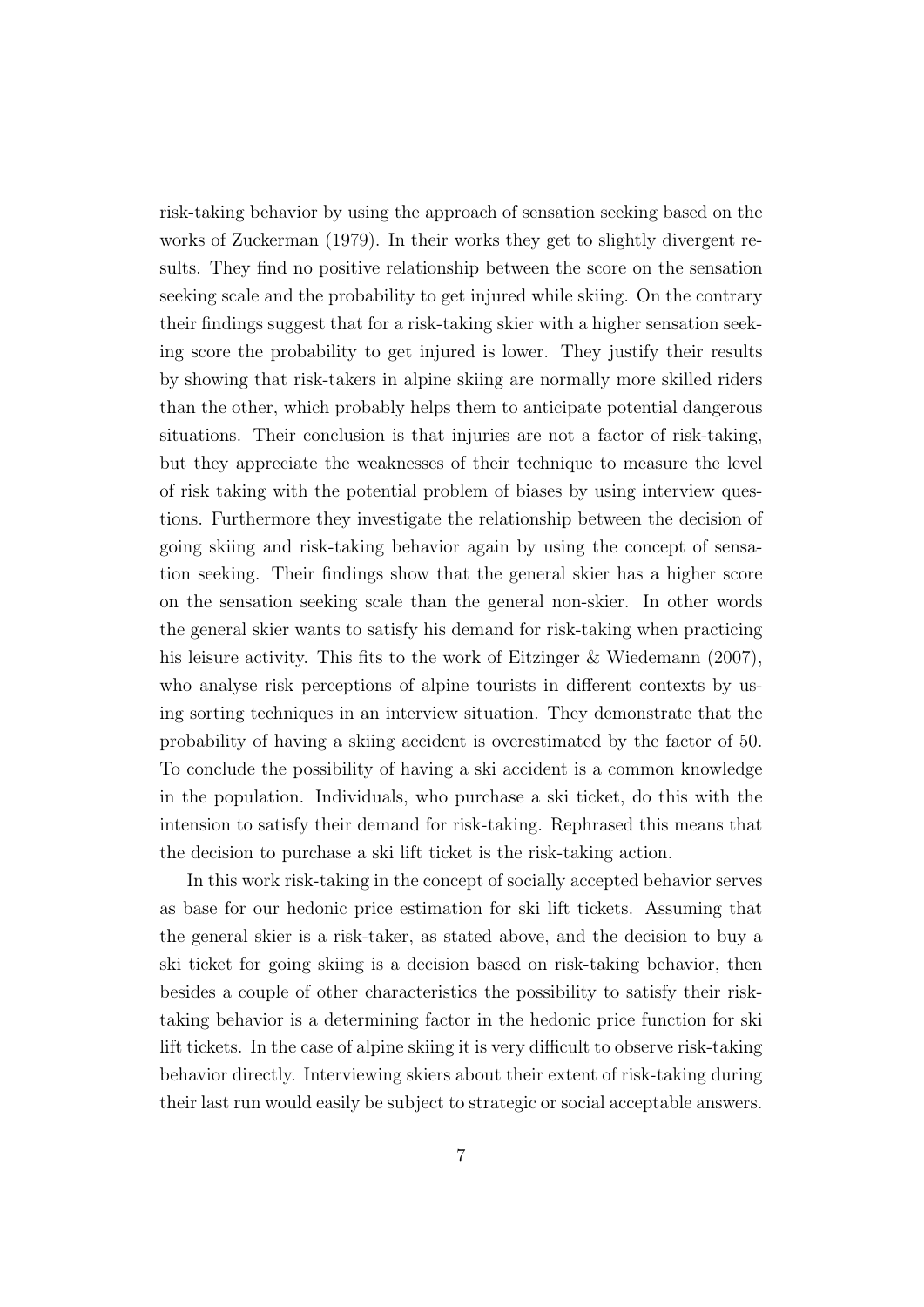One possibility to evaluate risk-taking is via observed behavior by looking at on of the possible outcomes of individual risk-taking - ski-accidents.

## 3 Using a hedonic price model for ski lift tickets to evaluate risk-taking behavior

Every peak season in winter the ski resorts in Austria face the same phenomenon. Thousands of people, mostly ski enthusiast, surge in the small resorts to indulge theirs passion. The adverse effects are increasing density and heterogeneity of skills resulting in around 60.000 accidents on Austrian ski runs every year <sup>[8](#page-1-0)</sup>. This makes alpine skiing next to other sports, like rock climbing or base jumping, to a high risk sport with an increased probability to get injured by practicing it. Concerning these facts the questions arise why people are deciding to go skiing and why the alpine ski sport has such popularity. One possible answer is that this risk makes the alpine ski sport next to other characteristic like scenery or the fresh healthy air so special and exiting. Bouter et al. (1998) show in their work that the risk-taking behavior of the general skier is higher than that of the general non-skier. This means that the skier seeks to find the thrill and adventure in his leisure time more than the general non-skier. It suggests that purchasing a ski ticket and going skiing with the intention to satisfy his demand for thrill and adventure, is a decision based on risk-taking behavior.

Ski Resorts in Austria differ in their characteristics like total length of their ski runs, altitude, transport capacity, types of transport facilities, level of difficulty of the ski area, snow conditions and scenery as well as driving distance to the next population centers, proximity of other ski resorts and the number and types of accommodations (Falk 2008). As the characteristics differ between the resorts, the price of a single day ticket does it as well. You can enjoy a day of skiing in one resort for 15 and in another resort you will pay 35 for the day [9](#page-1-0) . This suggests that a skier when choosing a resort makes

<sup>8</sup> see Freizeitunfallstatistik 2006, Kuratorium für Verkehrssicherheit (Statistic of accidents in spare time 2006), http://www.kfv.at/

<sup>&</sup>lt;sup>9</sup>prices of season  $2005/2006$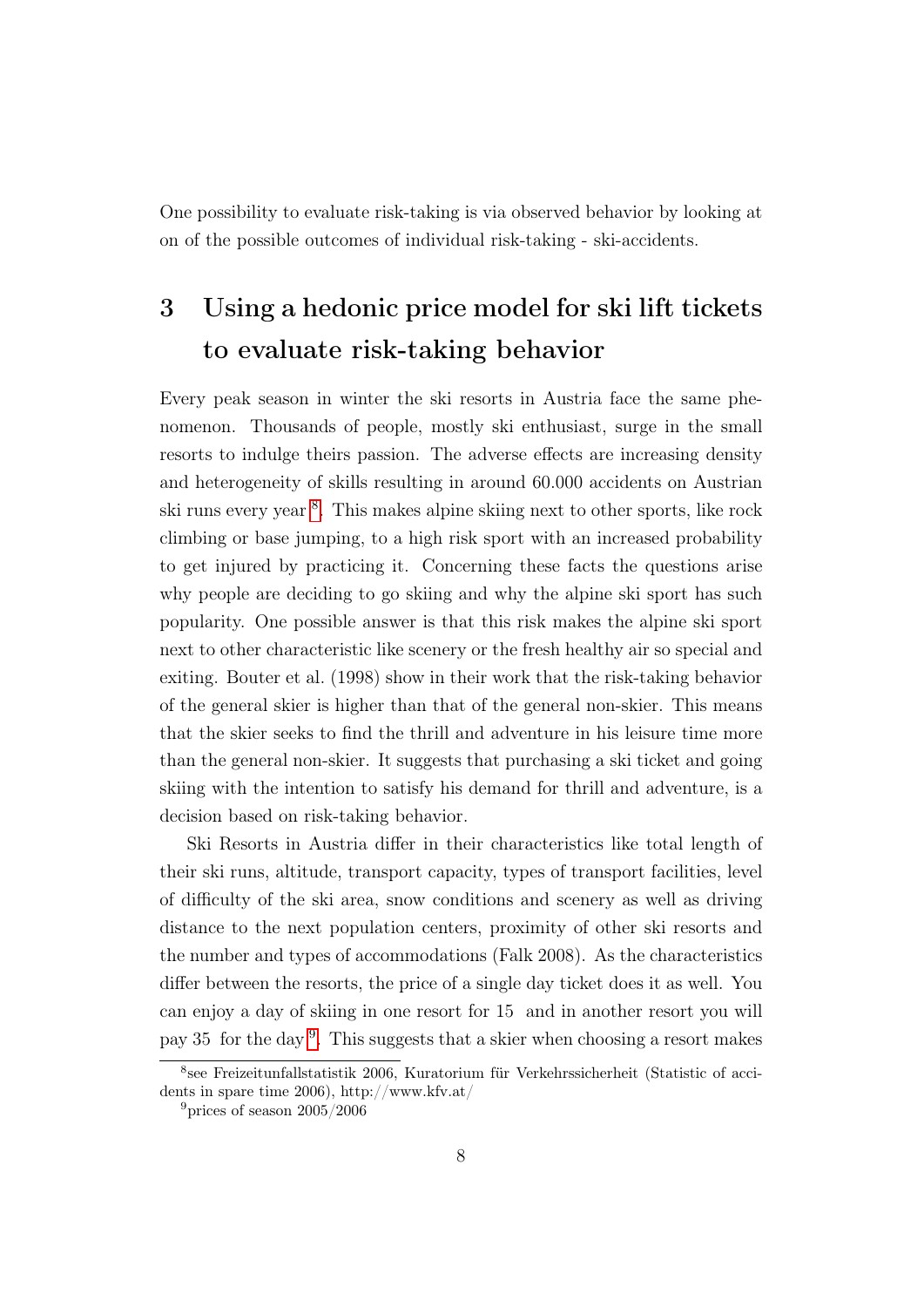a decision based on the relationship between price and the quality of the ski resort. Here the quality of a ski resort comprises the characteristics stated above and the possibility to satisfy the individual need for thrill-seeking.

The hedonic pricing approach, based on the characteristic theory of value established by Lancaster (1966) and Rosen (1974), tries to explain the value of a commodity as a function of valuable characteristics (Hanley, Shogren & White 2001). Typically hedonic pricing is used to find the relationship between the levels of environmental services, like noise levels, urban air quality or scenic view, and the prices of the marketed goods, normally houses (Hanley & Spash 1993). In process of time the use of hedonic pricing to estimate the value of an environmental service by observing the change in price of the marketed good has extended in many other fields of interest. Nowadays it is used for instance to estimate the value of the "green premium" on environmentally-friendly consumer goods, the value of environmental risk on human health (Hanley & Spash 1993), in the field of tourism to estimate the value of tourist resorts (Papatheodorou 2002, Espinet, Saez, Coenders & Fluvia 2003) or to investigate the price-quality relationship of ski resorts (Mulligan & Llinares 2003, Falk 2008).

To get an accurate estimation using the hedonic pricing method the market has to be in equilibrium. In the case of ski resorts the market is in a monopolistic competition. This means that every single ski resorts is a unique entity forming a monopoly, which stands in competition with all the other monopolies. The occurrence of monopoly power in a market principally leads to inefficiency. But in the case of competing monopolies these inefficiencies normally are less. Barro  $\&$  Romer (1987) show in their work about winter resort industry that in the case of ski resorts the occurrence of monopoly power does not lead to inefficiency. Assuming that the customer has no search and information costs, the lift ticket price can be described as function of all characteristics, which are on the one hand these used in the work of Falk (2008) and on the other hand the possibility to satisfy the demand for thrill and adventure.

In this paper we extend the work of Falk (2008), who estimated among others the marginal willingness to pay for various characteristics of ski resorts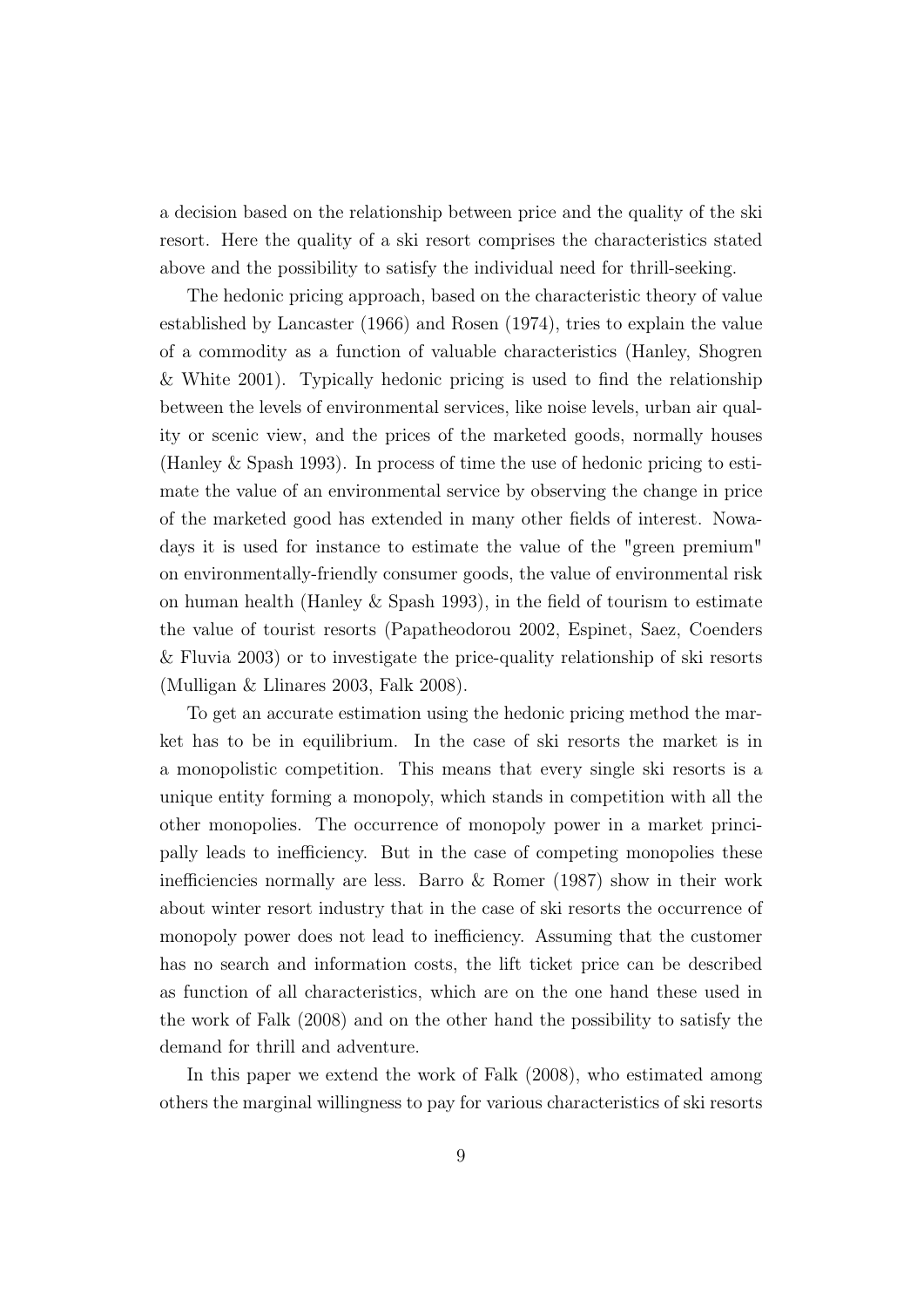in Austria. Here we examine the relationship between the price of a single day pass in a ski resort in Austria with the probability of having an ski accident there. For the reason that the hedonic pricing approach is indirect valuation method based on observed behavior it is not possible to examine risk taking behavior directly. So the occurrence of ski accidents serves as a proxy indicator for risk-taking behavior with the underlying assumption that risk-taking behavior is correlated with accidents.

#### 3.1 Data

Our dataset comprises 69 ski-resorts in the Austrian regions of Tyrol and Vorarlberg. Our sample is thus smaller than the sample of our baseline study by Falk (2008). This reduction comes from limited data availability on transported persons and accidents. Data exists for a large amount of single ski-lifts but for a number (mayor) cable cars was not available and therefore we were not able to calculate the number of skiers transported for the sample at hand. Our independent variable is the price for a day-ticket. The mean price for a day pass is  $\epsilon$ 29.80, the cheapest pass costs  $\epsilon$ 15 and the most expensive day pass comes at  $\text{\textsterling}39.50$ .

The basic hedonic function is constructed in accordance to the specification by Falk (2008) and then augmented with additional risk-related variables. The share of chair and modern gondola lifts is on average 49 %. On average the ski-resorts in our sample are able to transport around 6,800 skiers upwards 1,000 metres per hour. The mean altitude difference is at about 1,108 metres. Our data sources are the Austrian Kuratorium fuer Alpine Sicherheit for the number of ski-accidents in each ski-resort. Data on the number of skiers transported and the ski-resort's transport capacity is obtained from the Austrian Federal Ministry of Transport, Technology and Innovation Cable Car Statistics for Tirol and Vorarlberg.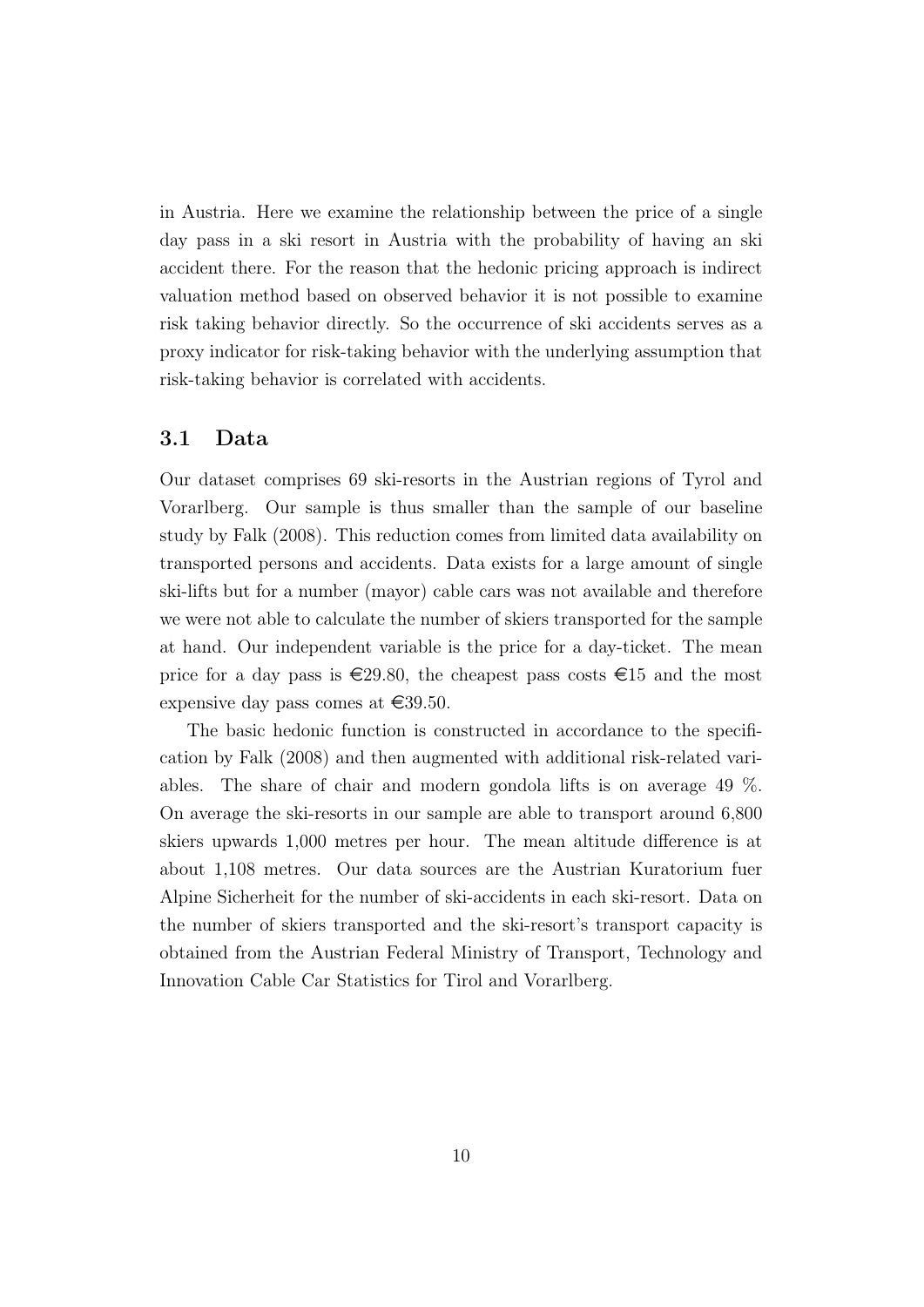#### 3.2 Empirical strategy

We commence by estimating a log-log hedonic price function for ski-lifts based on (Falk 2008) augmented by additional variables relevant for our analysis.

$$
Log P_i = \beta_0 + \beta_1 LogACC_i + \beta_2 LogDENS_i + \beta_3 \%CHAIR_i
$$
  
+  $\beta_4 \% HARD_i + \beta_5 LogALTDIFF_i + \beta_6 LogCAP_i + \nu_i$  (1)

where  $P_i$  is the price for a day pass in ski-resort *i*. Given our proposition that people have a positive WTP for the possibility to exercise their riskseeking and that more risk-seeking results in more accidents, we expect the number of accidents per 1,000 skiers,  $ACC<sub>i</sub>$ , to have a positive sign. The density on the ski runs,  $DENS_i$ , approximated by 1,000 visitors per kilometer of ski runs in resort i is assumed to have a negative affect on the price. As additional control for the demand for risk we included the fraction of hard pists,  $\% HARD_i$ , which we expected to deliver a positive sign. Regarding the different quality characteristics, we expect a positive effect of the fraction of modern chairlifts,  $\%CHAIR_i$ , the absolute altitude difference  $ALTDIFF_i$ as well as the ski-resort lift transport capacity,  $CAP_i$ , to have a positive effect on the price. Additional robustness test are performed by controlling for the municipal tourism intensity and district fixed effects. A larger amount of tourists could be an indicator for a lower average level of skiing skills as well as a higher comsumption of alcoholic beverages in the resort. District fixed effects are used to control for the issue that ski-resorts with more accidents have led to more medical support facilities (e.g. hospitals) in the region in the past, which might increase the lift-prices.

Since the literature on hedonic pricing does not suggest a specific functional form, the decision on the optimal functional form is merely an empirical question. Cropper, Deck & McConnell (1988) have approached this issue systematically and compared the outcomes of various functional forms in a simulated hedonic housing function. In the case of some unobserved attributes Cropper et al. (1988) favor the simple linear functional form as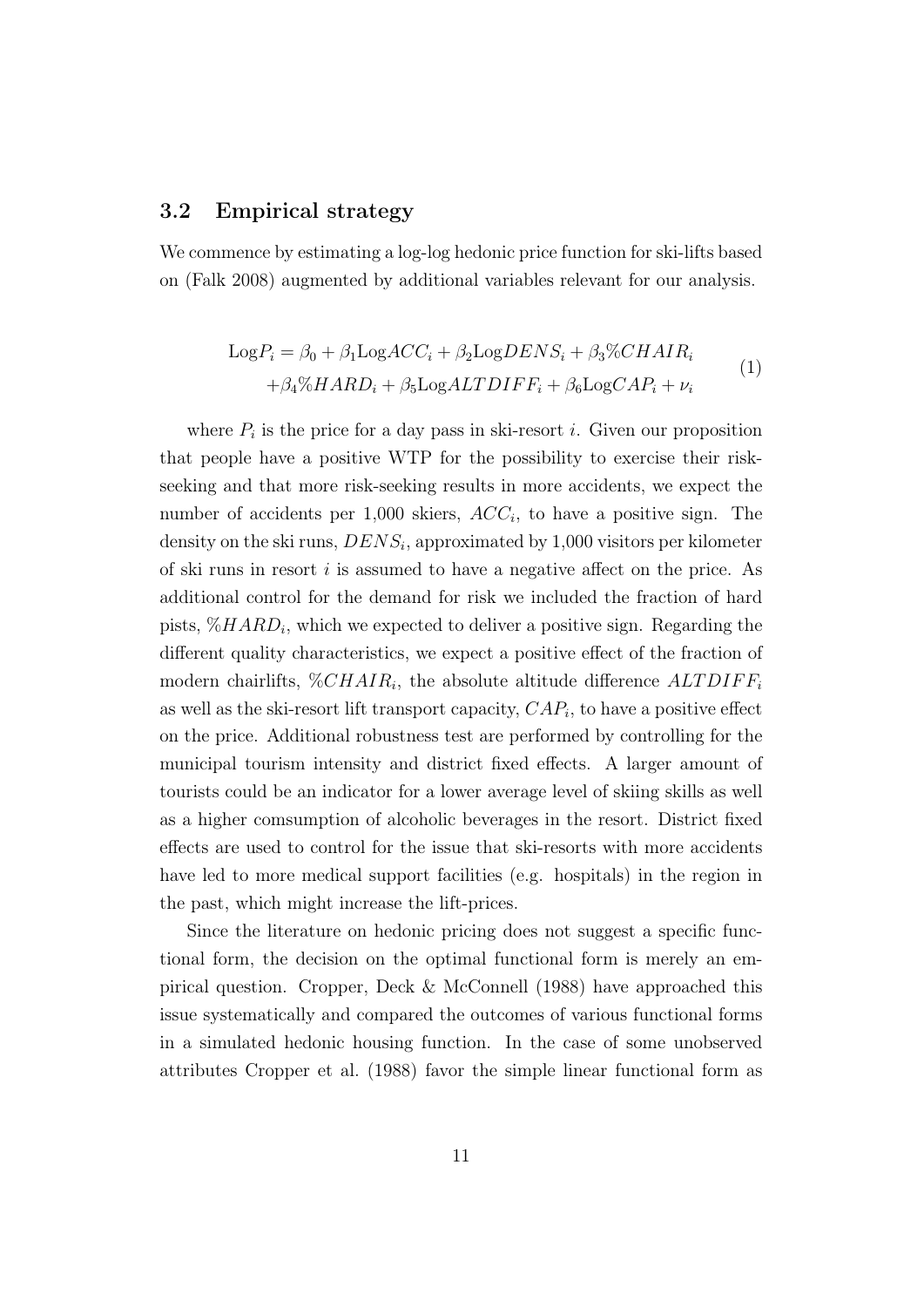well as a Box-Cox function. The transformation of the linear function into a Box-Cox function takes the following form:

$$
Y_i^{\theta} = \gamma_0 + \gamma_i X_i^{\rho_i} + \phi_i V_i + \epsilon_i \tag{2}
$$

where

$$
Y_i^{\theta} = \frac{Y_i^{\theta} - 1}{\theta}; X_i^{\rho_i} = \frac{X_i^{\rho_i} - 1}{\rho_i}
$$
 (3)

Y is the transformed dependent variable, in our case the price for a day pass, using  $\theta$ .  $X_i$  is a vector of control variables transformed using  $\rho_i$  and  $V_i$  is a vector of other control variables not to be transformed, as they are not strictly positive. The parameters  $\theta$  an  $\rho_i$  are estimated using an iterative maximum likelihood-process.  $\gamma_0$ ,  $\gamma_i$  and  $\phi_i$  are coefficients to be estimated and  $\epsilon$  is the error term.

Similar to the study by Falk (2008) we also apply a linear spline function with a single knot as an additional way to account for non-linearity.

#### 3.3 Empirical Results

The results of our regressions are presented in tables 2, 3 and 4. We first perform a baseline regressions without our main variable of interest, the proxy for risk-taking. The estimates in column 2.1 suggest that a resort's capacity and it's equipment with chair-lifts are the main explanatory factors for the price of the ski-ticket. Variables that indicate the riskiness of a ski-resort, the density on the pists and the share of difficult pists, are not significant. Less skilled skiers will select themselves into not so difficult pists and still be able to experience a certain amount of excitement. Therefore, we included our proxy for overall risk-taking, the number of accidents per 1,000 skiers (column 2.2) and the number of severe accidents per 1,000 skiers (column 2.3). The coefficients for both proxies are positive and significant. The regression on the number of severe accidents presents an even larger coefficients and confirms our idea that a greater possibility to undertake risk-taking results in a higher WTP. The results are robust to the inclusion of district fixed effects as well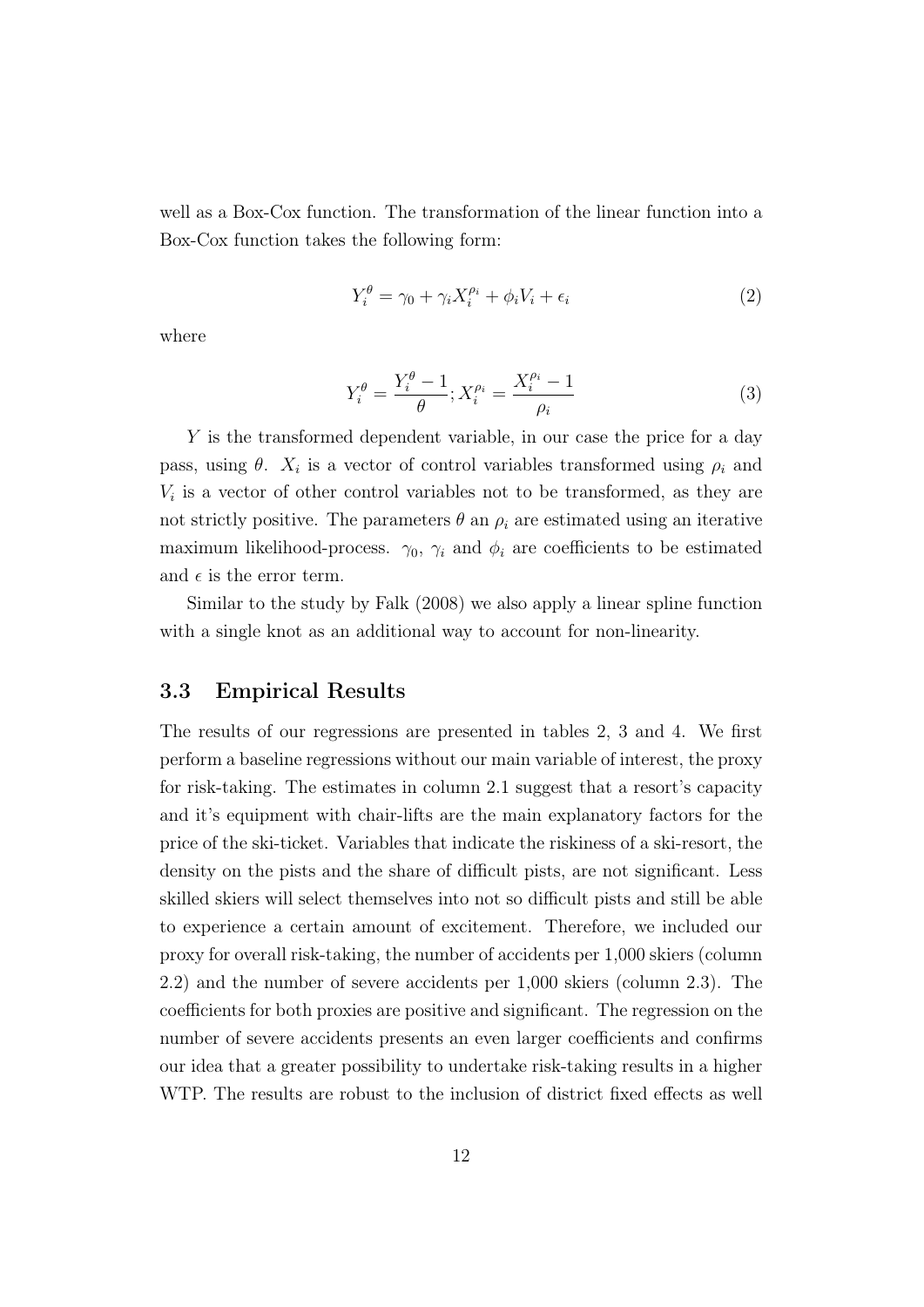as tourism intensity (columns 2.4 and 2.5). The  $R^2$ s are large and range between 0.77 and 0.88.

Table 3 presents the estimation results for a linear and quadratic functional functional form. The results show a similar trend in the sign of the coefficients and are even significant at the 1%-level. Table 4 summarizes the results of the Box-Cox transformation and the spline estimates.

### 4 Monetarization of Risk-Taking

The number of accidents per thousand visitors serves as a proxy for risktaking behavior. Therefore we cannot directly interpret the coefficient as the individual WTP for risk-taking behavior. However, an alternative way to monetize the individual option value for risk-taking,  $VRT$ , is to calculate a relative relationship between different levels of risk-taking behavior. If the assumption that accidents are a linear function of risk-taking behavior holds, a greater possibility to exercise one's risk-taking demand should thus result in a) a higher WTP and b) more severe accidents.

In a second step we estimate the effects of the amount of seriously and lifethreatening accidents on the price for ski-passes. The probability of having a ski-accident in our sample is about 1:416 where the probability to have a seriously or even life-threatening accident is about 1:1,444

$$
VSRT = \frac{WTP}{\Delta P} \tag{4}
$$

If someone bears skiing at a high risk level, he already bears the risk of having an accident  $P(ACC = 1)$ . In order to obtain the change in probabilities we have to calculate the probability of having a severe accident  $P(ACC<sub>S</sub> = 1)$  conditional on the general probability of having an accident:

$$
P\left(ACC_s|ACC\right) = \frac{P\left(ACCs \cap ACC\right)}{P\left(ACC\right)}\tag{5}
$$

The conditional probability of having a severe accident  $P (ACCs|ACC)$ =1 : 3.48. Taking equation 3 and replacing  $WTP$  by  $\beta_s - \beta_t$ , where  $\beta_s$  is the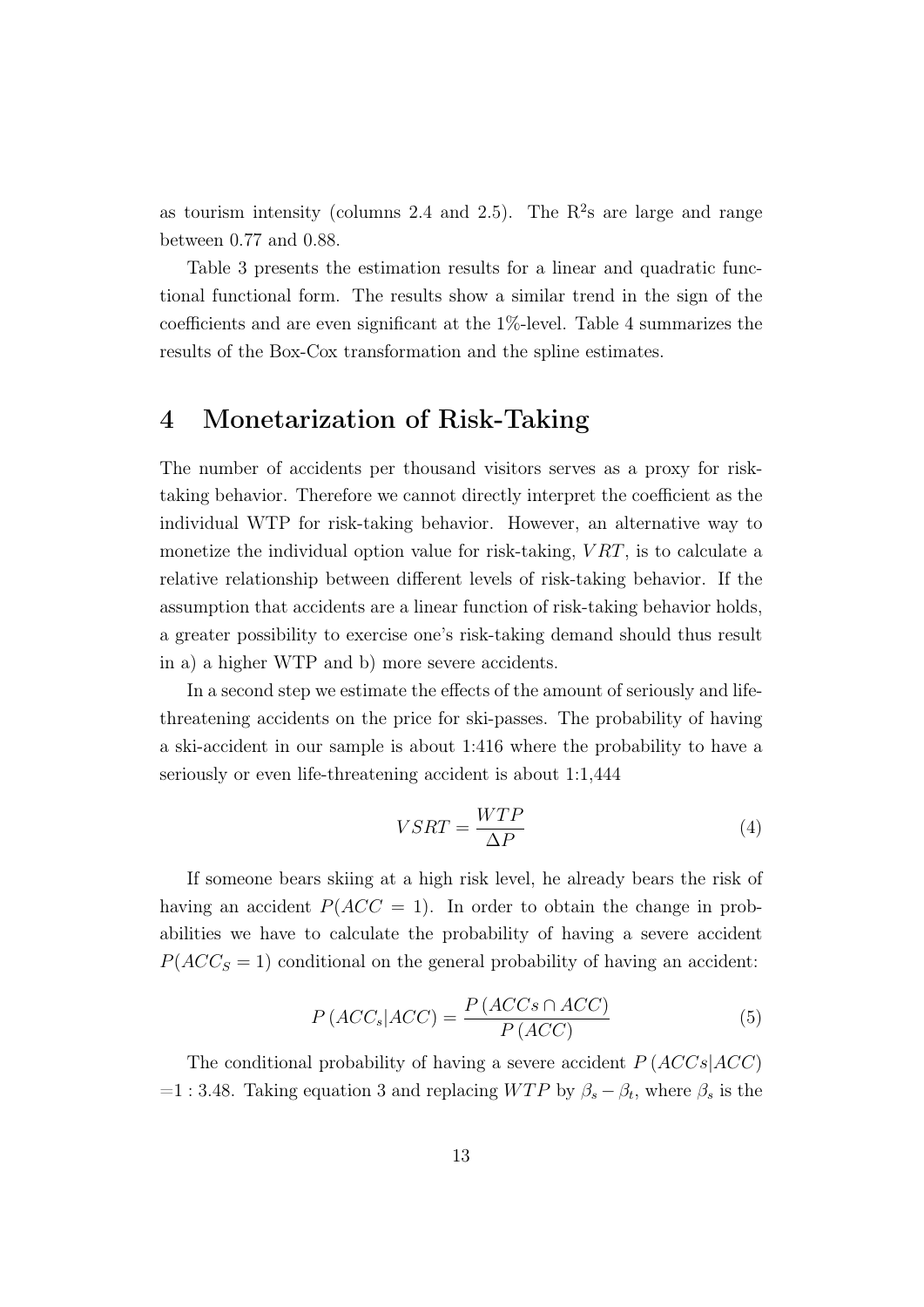coefficient of the amount of severe accidents and  $\beta_t$  is the coefficient for overall amount of accidents, allows us to calculate the VRT. Table 5 summarizes the results. Given the mean price for a day pass in our sample of EUR 29.79 and depending on the functional form, the VRT lies between  $\epsilon$ 3.41 ( $\approx$  11.44%) of the day pass) and  $\in 7.49 \approx 25.16\%$  of the day pass).

### 5 Concluding Remarks

To the best of our knowledge this is the first attempt to determine the willingness to pay for the possibility to satisfy risk-taking behavior in risky sports, i.e. willingness to pay for socially accepted risk-taking behavior. In the associated literature measurement of risk-taking behavior is based on two methods. The first and mainly chosen method is to construct a scale in a questionnaire format to measure risk-taking behavior. The validity of the results of this method suffers from the general bias-problems of interview questions and from the potential risk of a misclassification of exposure data. The second method is to use proxy indicators to measure risk-taking. The advantage of this method is that risk-taking can be measured from observed behavior, what minimizes the risk of biases and misclassification of the data. The difficulty of this method is to find reliable proxy indicators for risk-taking behavior (Turner et al. 2004). In this study we have chosen ski accidents as a proxy indicator for risk-taking behavior based on the assumption that alpine skiing is a risk-taking behavior which cause accidents and that more risktaking leads to more severe ski accidents. In our opinion this serves for a qualified indicator to measure risk-taking.

Using the hedonic pricing approach, which provides the possibility to quantify implicit prices from established markets, serves as a reliable instrument to measure the willingness to pay for the possibility to satisfy the demand for thrill and adventure in risky sports. As powerful as this approach is, it suffers from restricting conditions, e.g. a market to be in equilibrium. We have minded these conditions and have tried to work with as little assumptions as possible. A further problem is our limited dataset. We were only able to get data, specially the amount of skiers transported, for 71 ski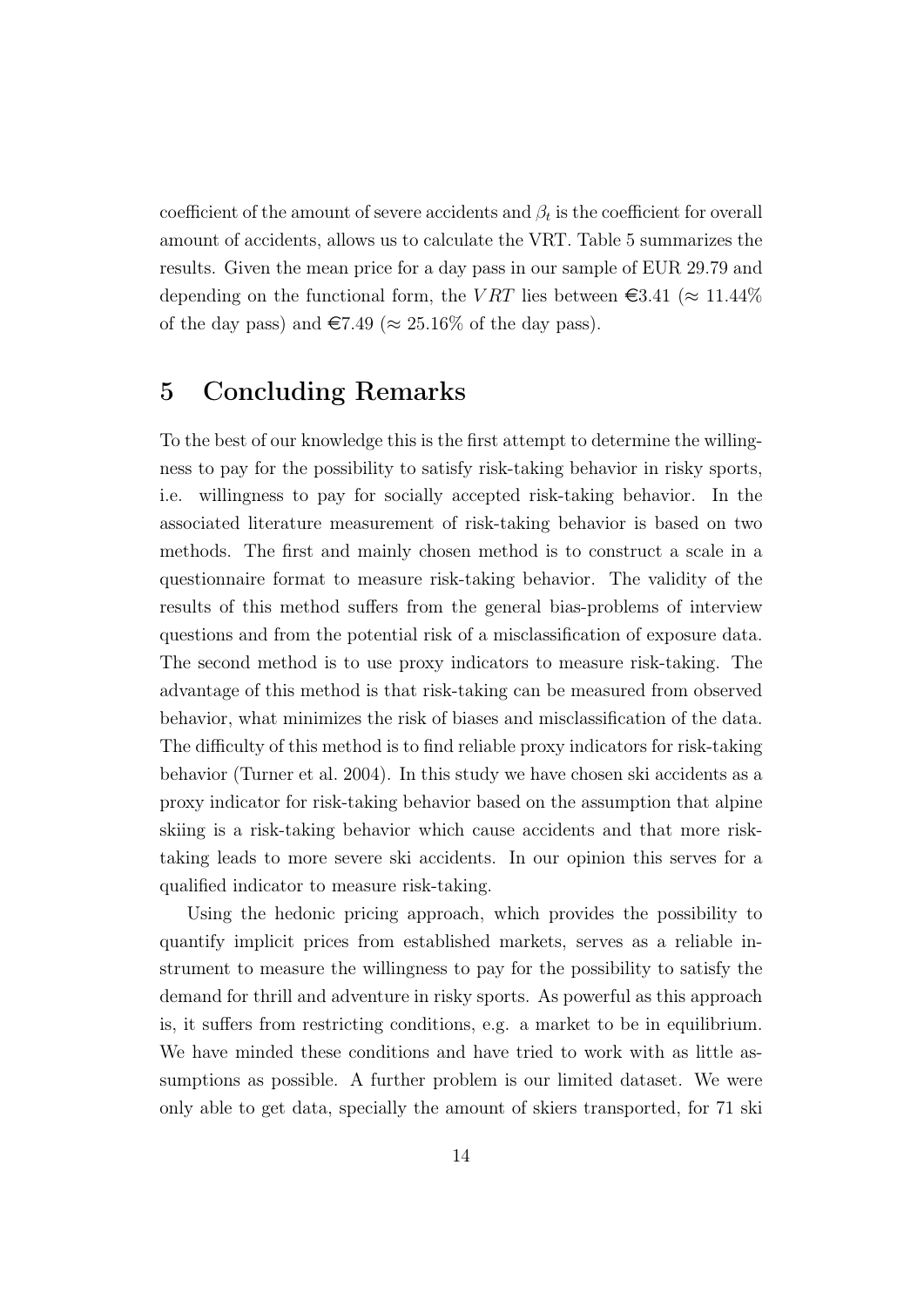resorts. The aim of this work is to make a first step in a nearly unexplored field and to show the way for further research. Therefore our estimated figures have a clearly explorative character. They should show that a positive willingness to pay exists and that for the individual the possibility to satisfy the demand for thrill and adventure is an economic good with a positive value. To estimate the exact option value of this good, a bigger dataset is needed. Therefore we see much potential for further research.

The experience of thrill and adventure in leisure time is an important issue of more and more people. The costs of the potential negative outcomes of the consumption of this "economic good" have fallen, because of improvements in medicine and protective equipment in the last decades. Thus we can expect demand to continue to increase in future. Our results of this work shed more light on individual demand for this particular good. To know the willingness to pay for this good helps to make marketing campaigns more customer-oriented and to design more efficient policy instruments to reduce the related adverse effects of risk-taking behavior.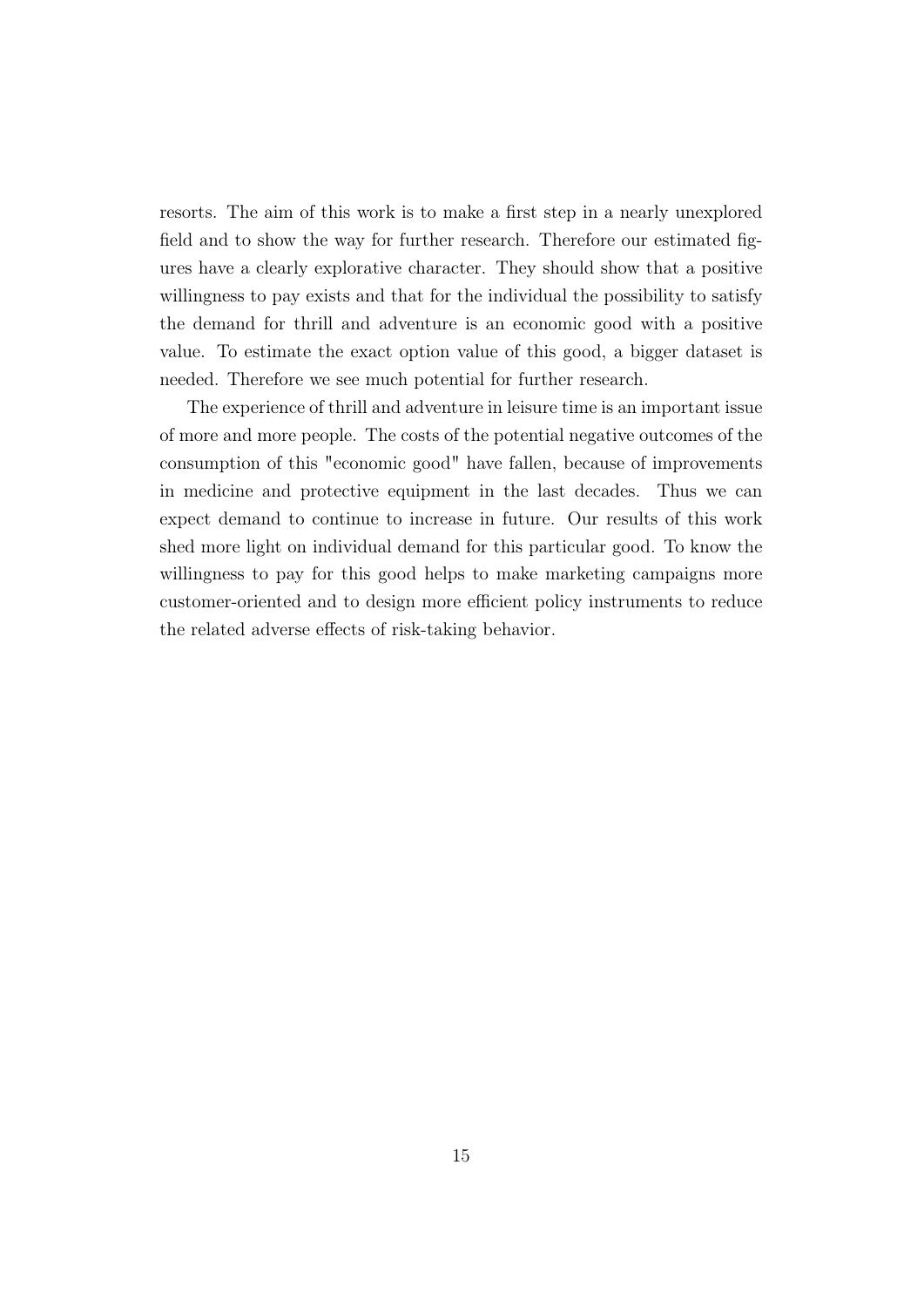## References

- Barro, R. J. & Romer, P. M. (1987), 'Ski-Lift Pricing, with Applications to Labor and Other Markets', The American Economic Review 77(5), 875– 890.
- Bouter, L. M., Knipshild, P. G. aand Feij, J. A. & Volovics, A. (1998), 'Sensation Seeking and Injury Risk in Downhill Skiing', Personal Individual Differences 9(3), 667–673.
- Carson, R. T., Flores, N. E. & Meade, N. F. (2001), 'Contingent valuation: Controversies and evidence', Environmental and Resource Economics 19(2), 173–210.
- Cherpitel, C. J., Meyers, A. R. & Perinne, M. W. (1998), 'Alcohol Consumption, Sensation Seeking and Ski Injury: A Case-Control Study', Journal of Studies on Alcohol and Drugs 58(2), 216–221.
- Cropper, M. L., Deck, L. B. & McConnell, K. E. (1988), 'On the Choice of Functional Form for Hedonic Price Functions', The Review of Economics and Statistics  $70(4)$ , 668–675.
- Dohmen, T., Falk, A., Huffman, D., Schupp, J., Sunde, U. & Wagner, G. (2006), Individual Risk Attitudes: New Evidence from a Large, Representative, Experimentally-Validated Survey, Cepr discussion paper series no. 5517, Center for Economic Policy Research (CEPR).
- Eitzinger, C. & Wiedemann, P. (2007), 'Risk Perceptions in the Alpine Tourist Destination Tyrol - An Exploratory Analysis of Residents' Views', Tourism Management 28, 911–916.
- Espinet, J., Saez, M., Coenders, G. & Fluvia, M. (2003), 'Effect on prices of the attributes of holiday hotels: A hedonic price approach', Tourism Economics 9, 165–167.
- Esyneck, H. J. (1973), Esyneck on Extraversion, Crosby Lockwood Staples.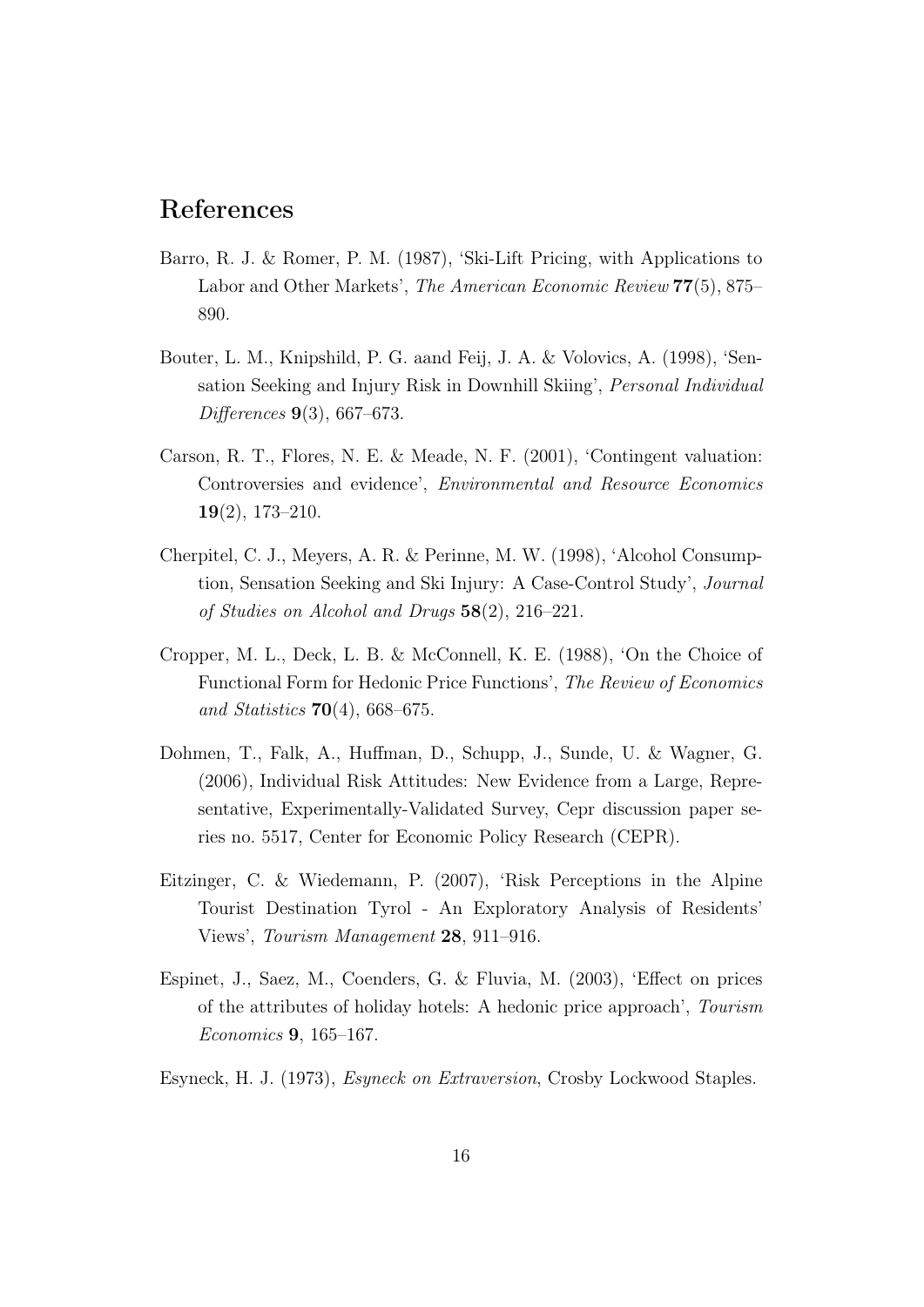- Falk, M. (2008), A Hedonic Price Model for Ski Lift Tickets, mimeo, Austrian Institute of Economic Research (WIFO).
- Fenichel, O. (1939), 'The Counterphobic Attitude', International Journal of Psychoanalysis 20, 263–274.
- Friedman, M. & Savage, L. J. (1952), 'The Expected-Utility Hypothesis and the Measurability of Utility', Journal of Political Economy 60(6), 463– 474.
- Goulet, C., Regnier, G., Valois, P. & Ouellet, G. (2000), 'Injuries and Risk Taking in Alpine Skiing', Skiing Trauma and Safety 13, 139–146.
- Hanley, N., Shogren, J. F. & White, B. (2001), Introduction to Envrionmental Economics, Oxford University Press.
- Hanley, N. & Spash, C. (1993), Cost-Benefit Analysis and the Environment, Edward Elgar Publishing Limited.
- Johnston, J. S. (2003), 'Paradoxes of the Safe Society: A Rational Actor Approach to the Reconceptualization of Risk and the Reformation of Risk Regulation', University of Pennsylvania Law Review 151(3), 747– 786.
- Kahneman, D. & Tversky, A. (1979), 'Prospect Theory: An Analysis of Decisions under Risk', Econometrica 47(2), 263–292.
- Kahneman, D. & Tversky, A. (2000), 'Judgement under Uncertainty: Heuristics and Biases', Science 185, 1124–1131.
- Lancaster, K. (1966), 'A New Approach to Consumer Theory', *Journal of* Political Economy  $74(2)$ , 132-157.
- Markowitz, H. (1952), 'The Utility of Wealth', Journal of Political Economy 60(2), 151–158.
- Mulligan, J. & Llinares, D. (2003), 'Market Segmentation and the Diffusion of Quality Enhancing Innovations: the Case of Downhill Skiing', The Review of Economics and Statistics 85(3), 493–501.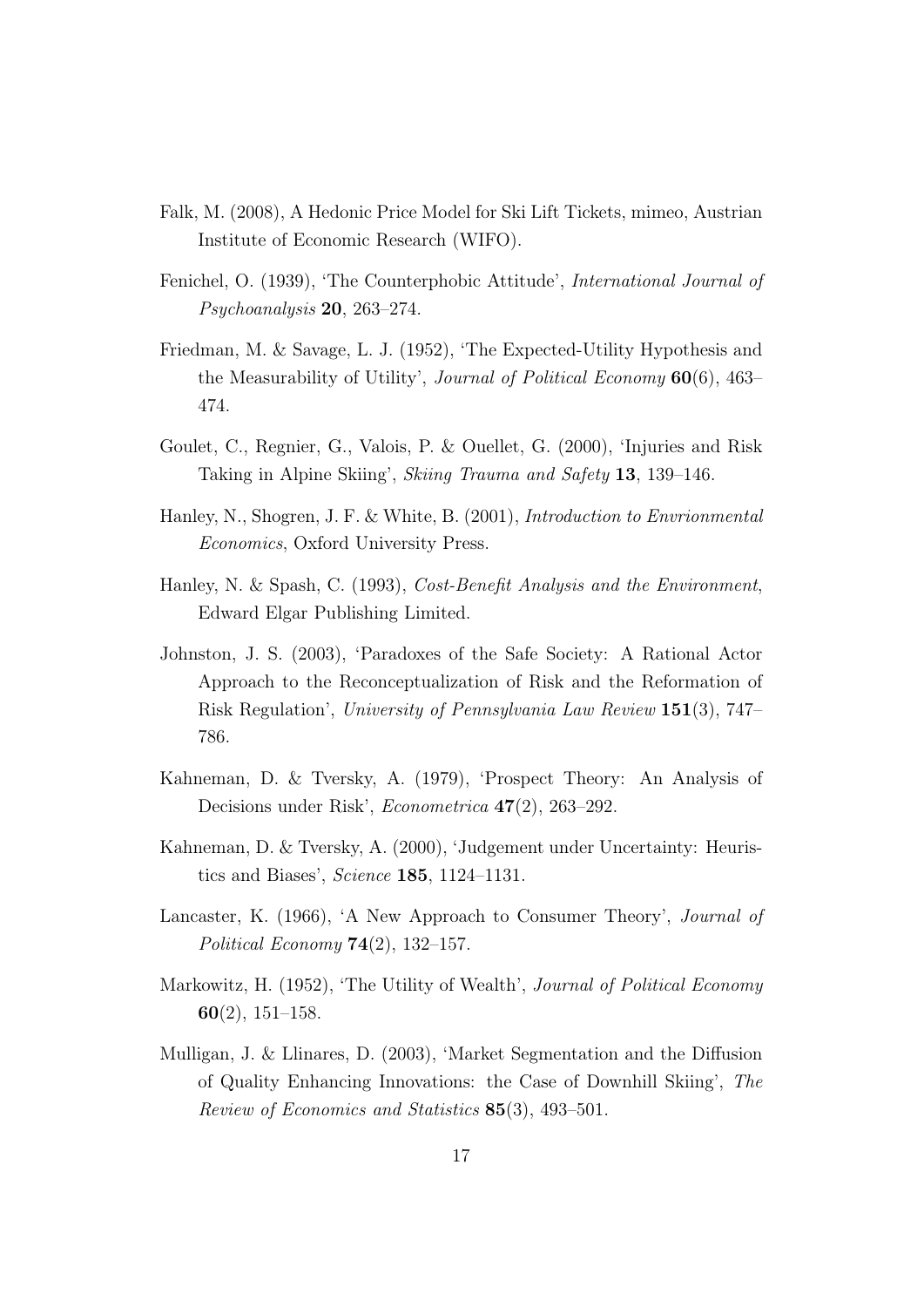- Papatheodorou, A. (2002), 'Exploring Competitiveness in Mediterranean Resorts', Tourism Economics  $8(2)$ , 133-150.
- Rosen, S. (1974), 'Hedonic prices and implicit markets: Product differentiation in pure competition', *Journal of Political Economy*  $82(1)$ , 34–55.
- Schoemaker, P. (1993), 'Determinants of Risk-Taking: Behavioral and Economic Views', Journal of Risk and Uncertainty 6, 493-501.
- Turner, C., McClure, R. & Pirozzo, S. (2004), 'Injury and Risk-Taking Behavior - A Systematic Review', Accident Analyses and Prevention 36, 93– 101.
- Von Neumann, J. & Morgenstern, O. (1979), The Theory of Games and Economic Behaviour,  $2^{nd}$  ed., Princeton University Press.
- Weber, E. & Milliman, R. (1997), 'Perceived Risk Attitudes: Relating Risk Perception to Risky Choice', Management Science 43(2), 123-144.
- Weinstein, N. D. (1984), 'Why it won't happen to me: Perceptions of Risk Factors and Susceptibility', Health Psychology 3, 431–457.
- Zuckerman, M. (1979), Sensation Seeking, Lawrence Erlbaum Association.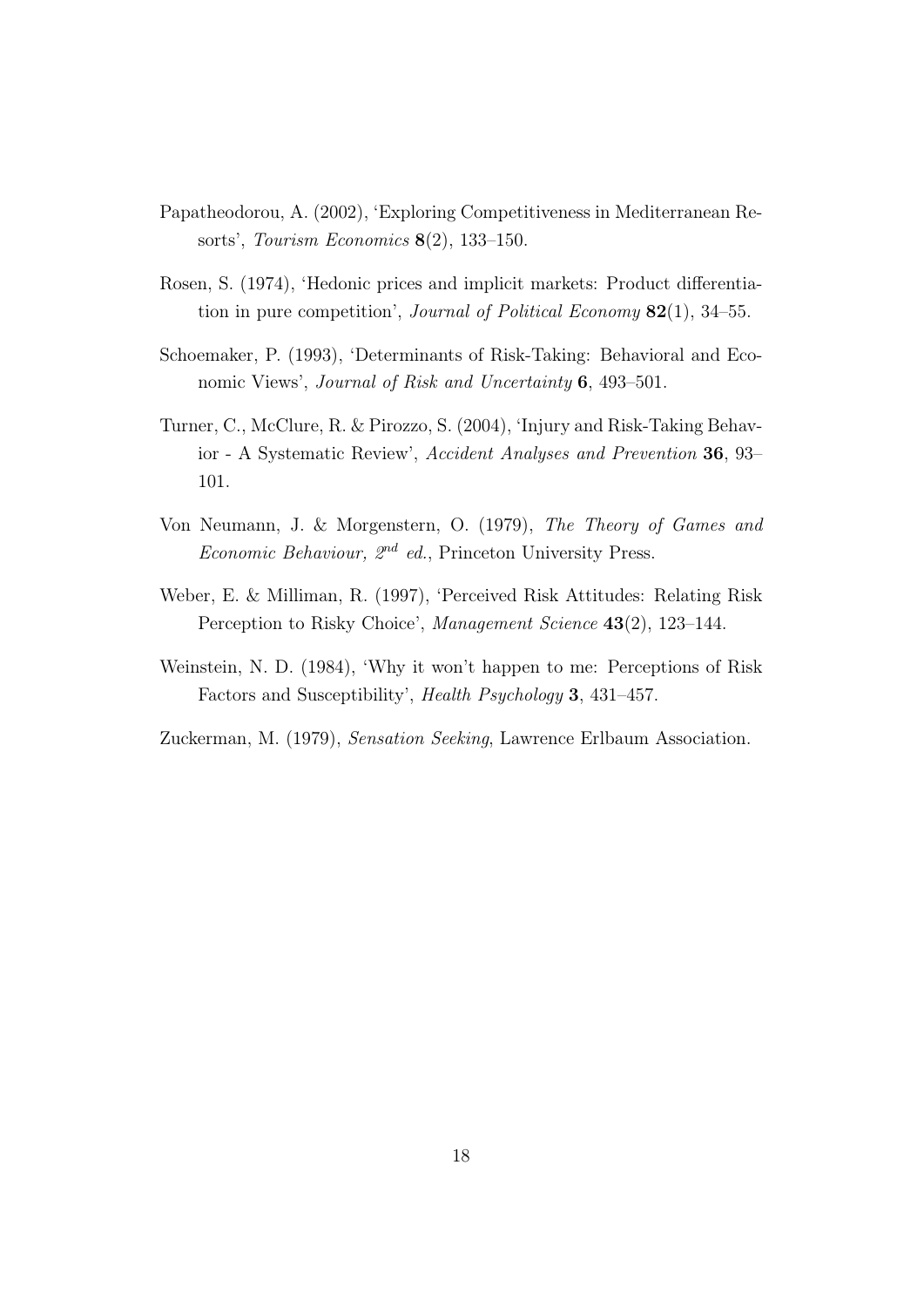| Variable                       | $\operatorname{Mean}$ | Std. Dev. | Min.   | Max.      |
|--------------------------------|-----------------------|-----------|--------|-----------|
| Price of day pass $(\epsilon)$ | 29.79                 | 5.26      | 15.00  | 39.50     |
| Total Number of accidents      |                       |           |        |           |
| per 1.000 visitors             | 2.36                  | 1.68      | 0.10   | 8.35      |
| Number of severe accidents     |                       |           |        |           |
| per 1.000 visitors             | 0.68                  | 0.56      | 0.00   | 2.69      |
| Density 1.000 skiers per       |                       |           |        |           |
| km of pist                     | 0.42                  | 0.20      | 0.16   | 1.32      |
| Share of chairlifts, cable     |                       |           |        |           |
| cars and funitels              | 0.49                  | 0.19      | 0.00   | 1.00      |
| Share of difficult             |                       |           |        |           |
| (hard) pists                   | 0.14                  | 0.09      | 0.00   | 0.35      |
| Transport capacity             |                       |           |        |           |
| (unit)                         | 6,764.46              | 7,515.42  | 242.00 | 34,024.00 |
| Altitude difference (meters)   | 1,114.64              | 425.996   | 300.00 | 1,942.00  |
| Tourism intensity              | 132.80                | 135.24    | 1.00   | 574.00    |

Table 1: Descriptive statistics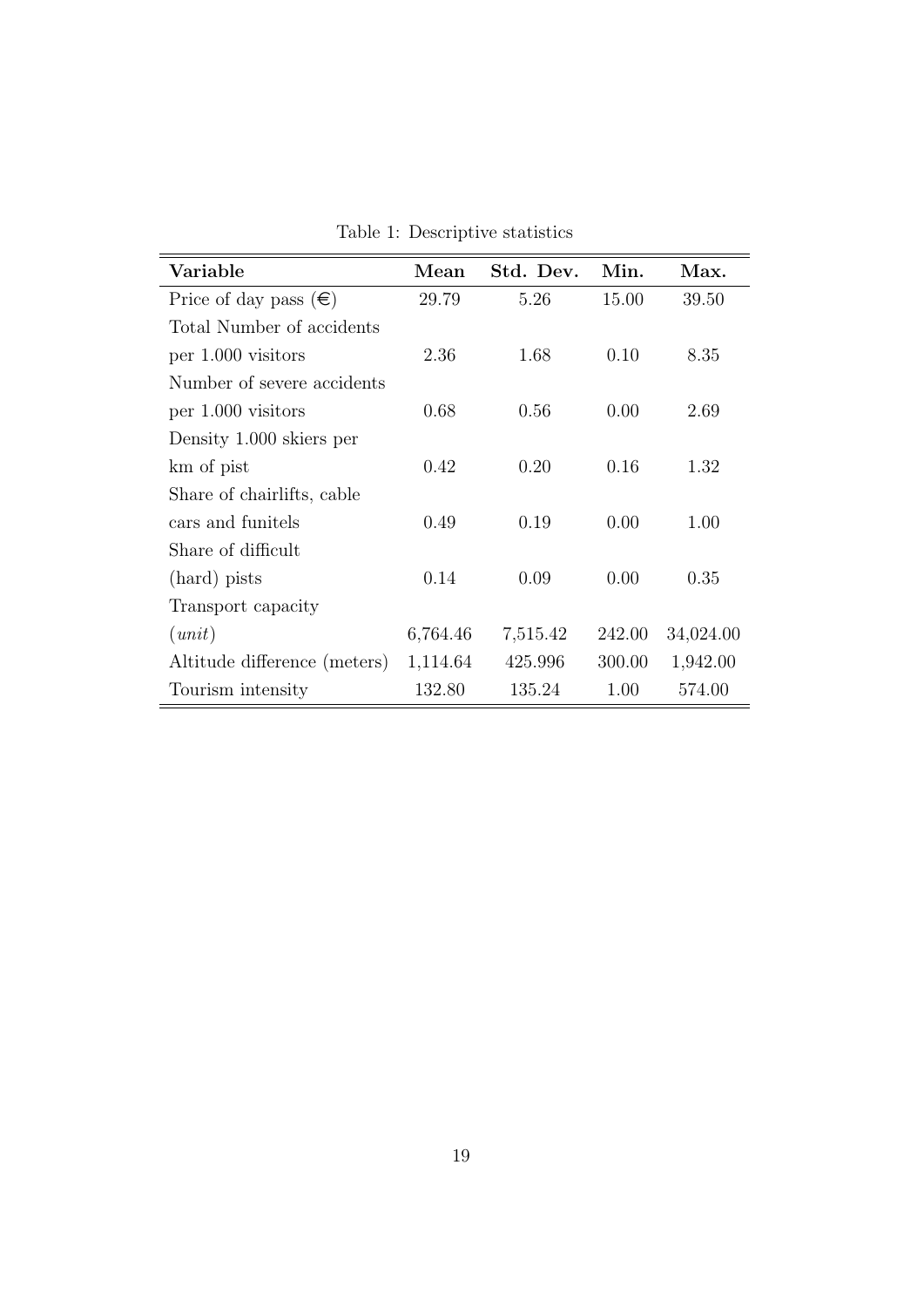| able 2. Incommonation of the case of                                                      |                                      |                     |               |             |            |
|-------------------------------------------------------------------------------------------|--------------------------------------|---------------------|---------------|-------------|------------|
|                                                                                           | 2.1                                  | 2.2                 | 2.3           | 2.4         | 2.5        |
| Log(Accidents)                                                                            |                                      | $0.058**$           |               | $0.072**$   |            |
|                                                                                           |                                      | (0.025)             |               | (0.029)     |            |
| Log(Severe Acc.)                                                                          |                                      |                     | $0.093**$     |             | $0.101***$ |
|                                                                                           |                                      |                     | (0.039)       |             | (0.046)    |
| Log(Density)                                                                              | 750.0                                | $-0.057*$           | $-0.058*$     | $-0.046$    | $-0.050$   |
|                                                                                           | (0.034)                              | (0.034)             | (0.033)       | (0.031)     | (0.033)    |
| Share of chair lifts                                                                      | $0.221***$                           | $0.179**$           | $0.215**$     | 0.126       | $0.161*$   |
|                                                                                           | (0.090)                              | (0.082)             | (0.082)       | (0.079)     | (0.081)    |
| Share of diff. pists                                                                      | 0.220                                | 0.246               | $0.261*$      | $0.348**$   | $0.358**$  |
|                                                                                           | (0.143)                              | (0.147)             | (0.146)       | (0.138)     | (0.139)    |
| Log(Altitude difference)                                                                  | $-0.060$                             | $-0.060$            | $-0.061$      | 0.027       | 0.025      |
|                                                                                           | (0.044)                              | (0.041)             | (0.041)       | (0.037)     | (0.040)    |
| Log(Capacity)                                                                             | $0.144***$                           | $0.137***$          | $0.134***$    | $0.108***$  | $0.108***$ |
|                                                                                           | (0.018)                              | (0.018)             | (0.018)       | (0.019)     | (0.019)    |
| $Log(Tourism\ intensity)$                                                                 |                                      |                     |               | $0.019*$    | 0.017      |
|                                                                                           |                                      |                     |               | (0.010)     | (0.010)    |
| $\mbox{Constant}$                                                                         | $2.401***$                           | $2.414***$          | 2.446         | $2.060***$  | $2.097***$ |
|                                                                                           | (0.231)                              | (0.229)             | (0.231)       | (0.208)     | (0.223)    |
| District FE                                                                               | $\overline{\mathsf{X}}^{\mathsf{o}}$ | $\overline{\Sigma}$ | $\frac{1}{2}$ | ${\rm Yes}$ | $Y$ es     |
| $R^2$                                                                                     | 0.767                                | 0.783               | 0.785         | 0.876       | 0.872      |
| ВIС                                                                                       | 79.352                               | 79.923              | 80.499        | 76.529      | 74.340     |
| Proof F                                                                                   | 0.000                                | 0.000               | 0.000         | 0.000       | 0.000      |
| Obs.                                                                                      | ශි                                   | සි                  | 69            | 69          | 89         |
| Notes: OLS estimates; Dependent variable: Log of the price for a day pass in              |                                      |                     |               |             |            |
| ski resort <i>i</i> , $Log P_i$ ; Robust standard errors are given in parenthesis. *** *, |                                      |                     |               |             | $*$        |
| indicate significance at the 1, 5 and $10\%$ .                                            |                                      |                     |               |             |            |
|                                                                                           |                                      |                     |               |             |            |

Table 2: Hedonic estimates of risk-taking Table 2: Hedonic estimates of risk-taking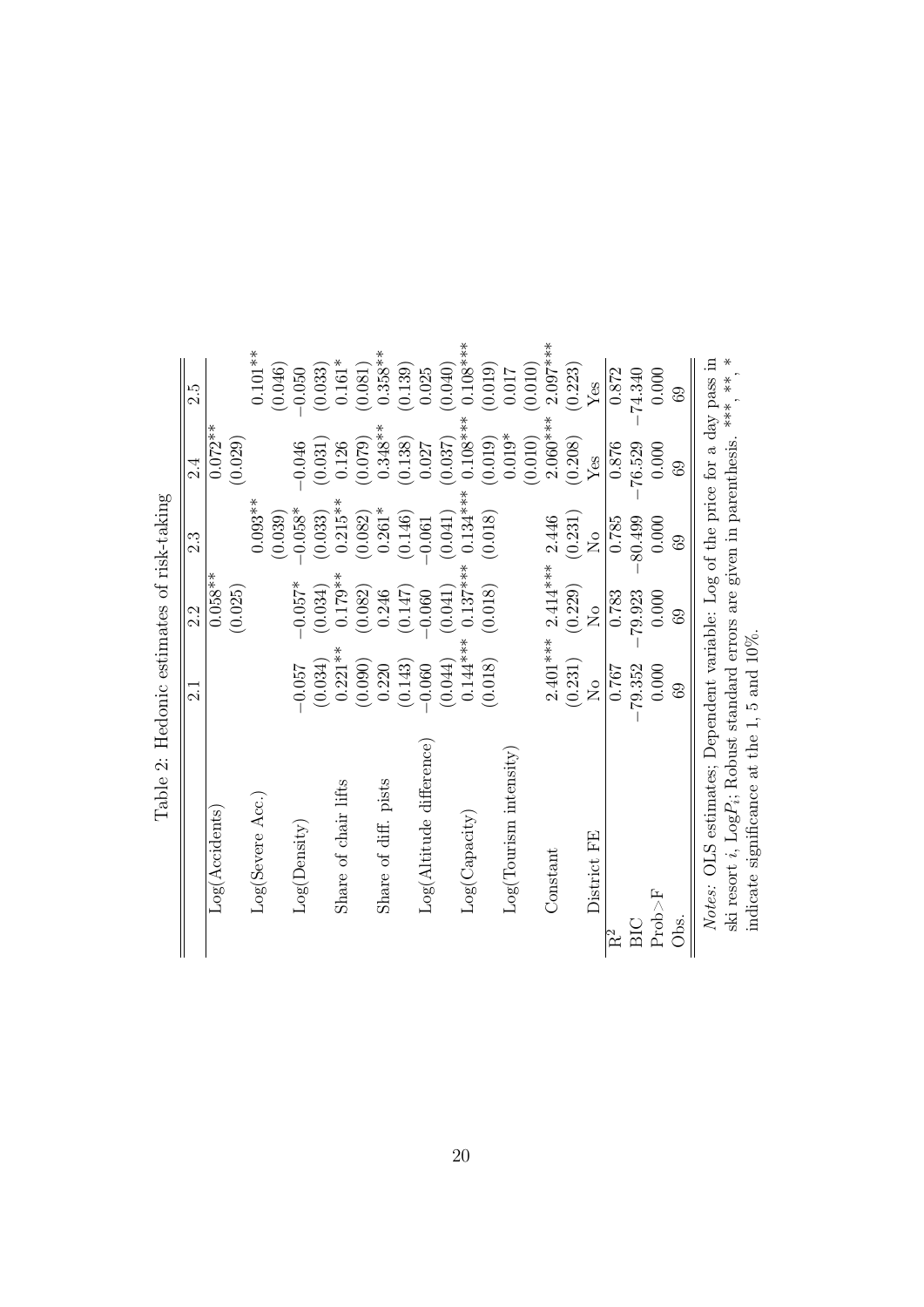|                          | 3.1        | 3.2                                        | 3.3                           | 3.4                                    |
|--------------------------|------------|--------------------------------------------|-------------------------------|----------------------------------------|
| Accidents                | $0.857***$ | $1.504***$                                 |                               |                                        |
|                          | (0.224)    | (0.535)                                    |                               |                                        |
| Accidents <sup>2</sup>   |            | $-0.090$                                   |                               |                                        |
|                          |            | (0.056)                                    |                               |                                        |
| Severe Acc.              |            |                                            |                               | $2.309***$ 3.655**                     |
|                          |            |                                            |                               | $(0.653)$ $(1.654)$                    |
| Severe Acc. <sup>2</sup> |            |                                            |                               | $-0.622$                               |
|                          |            |                                            |                               | (0.614)                                |
| Density                  | $-0.871$   | $-1.036$                                   | $-1.292$                      | $-1.301$                               |
|                          | (1.789)    | (1.703)                                    | (1.929)                       | (1.909)                                |
| Share of chair lifts     | 3.851      | 3.263                                      | $5.291*$                      | $5.055*$                               |
|                          | (2.574)    |                                            | $(2.595)$ $(2.667)$ $(2.709)$ |                                        |
| Share of diff. pists     |            |                                            |                               | $12.359***12.053***12.395***12.466***$ |
|                          |            | $(4.372)$ $(4.539)$ $(4.426)$ $(4.501)$    |                               |                                        |
| Altitude difference      |            | $2.557^*$ $2.596^{**}$ $2.649^*$ $2.559^*$ |                               |                                        |
|                          | (1.272)    | (1.232)                                    | (1.324)                       | (1.322)                                |
| Capacity                 |            | $0.189***$ $0.180***$ $0.177**$            |                               | $0.172**$                              |
|                          | (0.069)    | (0.066)                                    | (0.069)                       | (0.068)                                |
| Tourism intensity        |            | $0.013***$ $0.013***$                      | $0.012***$                    | $0.011***$                             |
|                          | (0.004)    |                                            | $(0.004)$ $(0.004)$           | (0.004)                                |
| Constant                 |            |                                            |                               | $20.130***21.213***21.786***21.565***$ |
|                          | (2.595)    | (2.512)                                    | (2.349)                       | (2.369)                                |
| District FE              | Yes        | Yes                                        | Yes                           | Yes                                    |
| $R^2$                    | 0.818      | 0.823                                      | 0.809                         | 0.811                                  |
| <b>BIC</b>               | $-49.784$  | $-47.379 -46.333$                          |                               | $-42.991$                              |
| Prob>F                   | 0.000      | 0.000                                      | 0.000                         | 0.000                                  |
| Obs.                     | 69         | 69                                         | 69                            | 69                                     |

Table 3: Hedonic estimates of risk-taking with varying functional forms

Notes: OLS estimates; Dependent variable: Price for a day pass in ski resort i, P<sup>i</sup> ; Robust standard errors are given in parenthesis. \*\*\*, \*\*, \* indicate significance at the 1, 5 and 10%.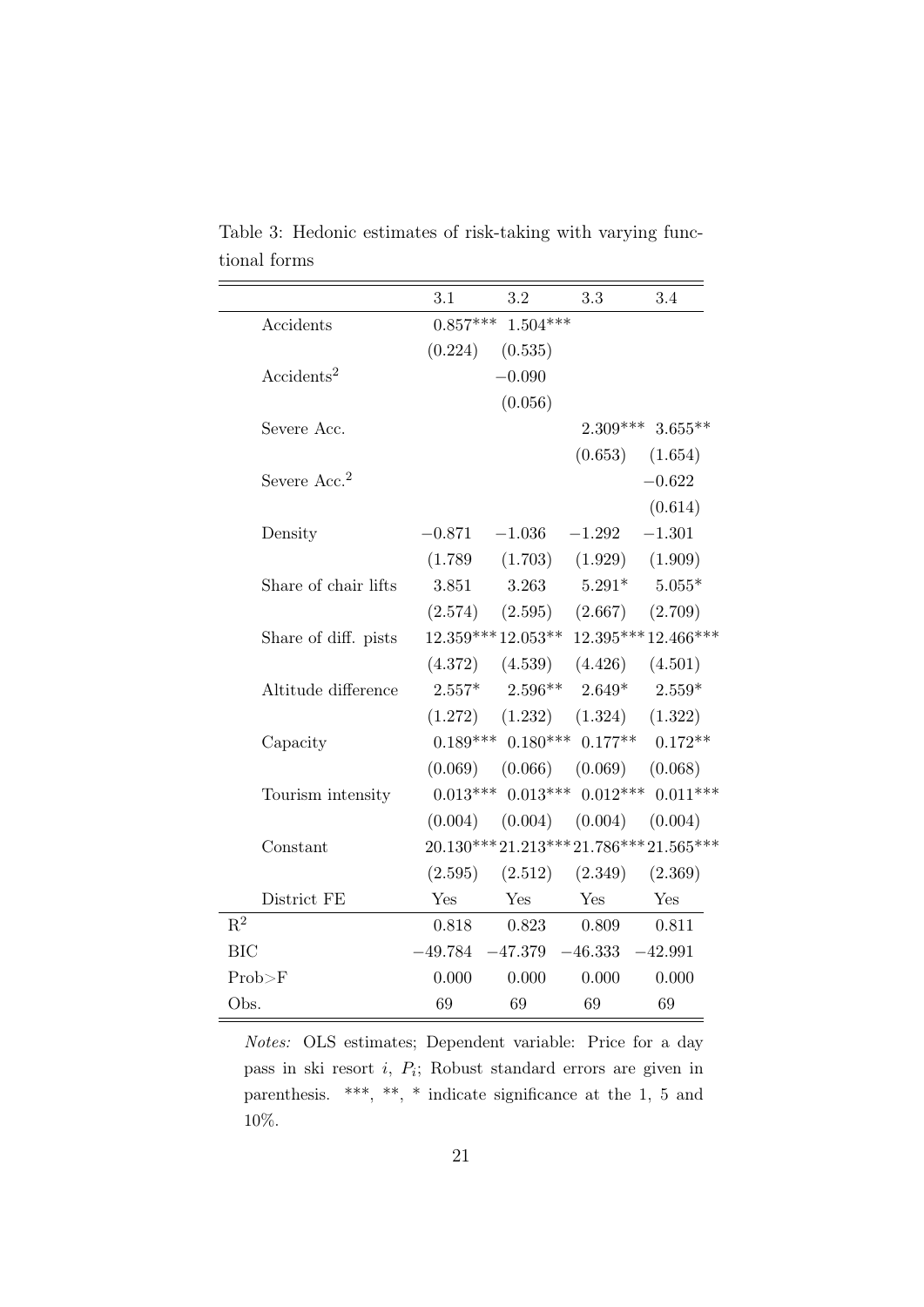|                      | $Box-Cox^a$ |                     | Spline <sup>b</sup>            |                                           |
|----------------------|-------------|---------------------|--------------------------------|-------------------------------------------|
|                      | 4.1         | 4.2                 | 4.3                            | 4.4                                       |
| Accidents            | $0.600***$  |                     | $0.132**$                      |                                           |
|                      | (0.185)     |                     | (0.060)                        |                                           |
| Severe Acc.          |             | $2.111***$          |                                | $0.154**$                                 |
|                      |             | (0.336)             |                                | (0.063)                                   |
| Density              | $-0.533$    | $-0.126$            | $-0.046$                       | $-0.050$                                  |
|                      | (1.472)     |                     | $(0.167)$ $(0.031)$            | (0.033)                                   |
| Share of chair lifts | $3.431*$    | 3.660               | 0.126                          | $0.161*$                                  |
|                      |             | $(1.993)$ $(2.918)$ | (0.010)                        | (0.081)                                   |
| Share of diff. pists |             |                     | $9.548***12.779***$ 0.348**    | $0.358**$                                 |
|                      |             |                     | $(3.380)$ $(4.124)$ $(0.139)$  | (0.139)                                   |
| Altitude difference  |             | $2.057**$ 3.417***  | 0.027                          | 0.025                                     |
|                      |             |                     | $(1.010)$ $(1.100)$ $(0.037)$  | (0.040)                                   |
| Capacity             |             |                     |                                | $0.136***$ $0.124*$ $0.108***$ $0.108***$ |
|                      | (0.054)     | (0.055)             | (0.019)                        | (0.019)                                   |
| Tourism intensity    |             |                     | $0.050***$ $0.000***$ $0.019*$ | $0.017*$                                  |
|                      | (0.013)     | (0.000)             | (0.010)                        | (0.010)                                   |
| Constant             |             |                     |                                | $16.484***28.309***2.067***2.097***$      |
|                      | (1.908)     | (2.158)             | (0.209)                        | (0.223)                                   |
| District FE          | Yes         | Yes                 | Yes                            | Yes                                       |
| $R^2$                | 0.820       | 0.809               | 0.876                          | 0.872                                     |
| <b>BIC</b>           | $-50.591$   | $-46.631$           | $-74.340$                      | $-76.529$                                 |
| Prob>F               | 0.000       | 0.000               | 0.000                          | 0.000                                     |
| Obs.                 | 69          | 69                  | 69                             | 69                                        |

Table 4: Hedonic estimates of risk-taking - Box-Cox-Transformation and Spline functions

Notes: OLS estimates; <sup>a</sup> Dependent variable: Transformed price for a day pass, linear base function;  $<sup>b</sup>$  Dependent variable:</sup> Log of the price for a day pass,  $Log P_i$ , log-log base function; Robust standard errors are given in parenthesis. \*\*\*, \*\*, \* indicate significance at the 1, 5 and 10%.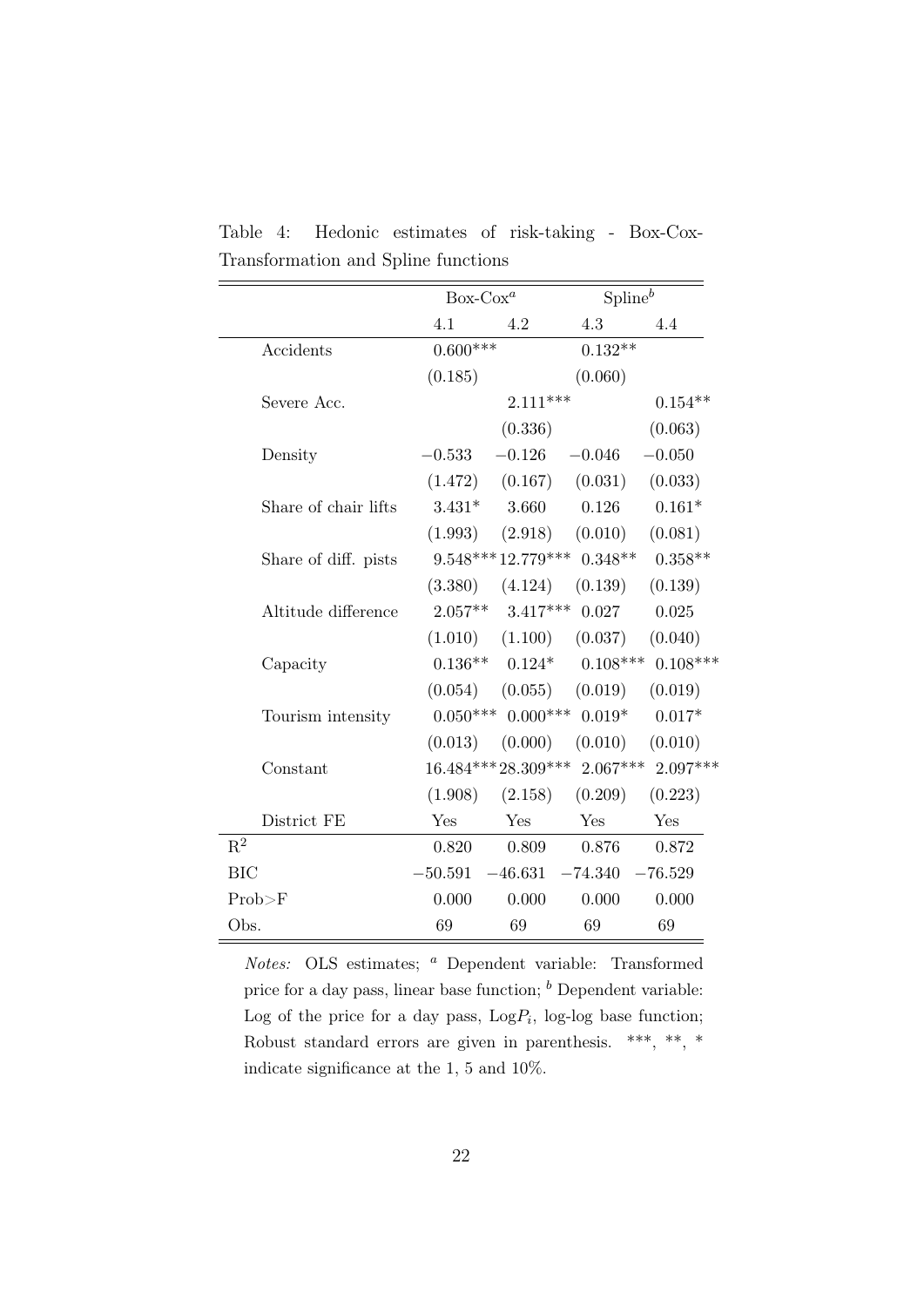| Mean Price of day pass (in $\epsilon$ ) |                           | 29.79      |
|-----------------------------------------|---------------------------|------------|
| Functional Form                         | Absolute (in $\epsilon$ ) | In percent |
| $Log-Log$                               | 3.59                      | 12.04\%    |
| Linear                                  | 5.06                      | 16.98%     |
| Quadratic                               | 7.49                      | 25.16\%    |
| $Box-Cox$                               | 5.23                      | 17.54\%    |
| Spline                                  | 3.41                      | 11.44\%    |

Table 5: Willingness to pay for individual option value for risktaking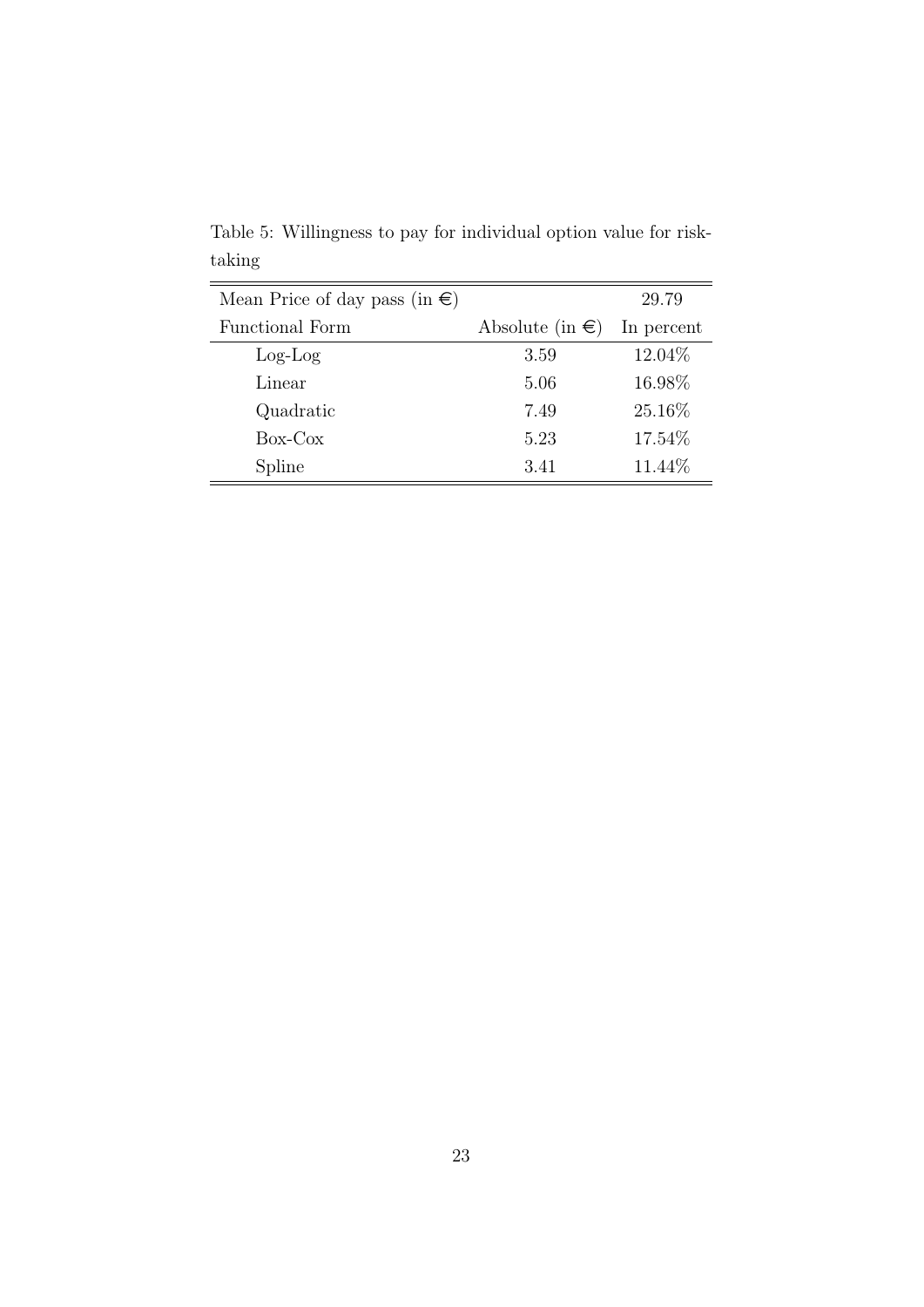### **University of Innsbruck – Working Papers in Economics and Statistics**  Recent papers

| 2008-14 | Stefan Borsky and Paul A. Raschky: Estimating the Option Value of<br>Exercising Risk-taking Behavior with the Hedonic Market Approach.                                                                                                 |
|---------|----------------------------------------------------------------------------------------------------------------------------------------------------------------------------------------------------------------------------------------|
| 2008-13 | Sergio Currarini and Francesco Feri: Information Sharing Networks in<br>Oligopoly.                                                                                                                                                     |
| 2008-12 | Andrea M. Leiter: Age effects in monetary valuation of mortality risks - The<br>relevance of individual risk exposure.                                                                                                                 |
| 2008-11 | Andrea M. Leiter and Gerald J. Pruckner: Dying in an Avalanche: Current<br>Risks and their Valuation.                                                                                                                                  |
| 2008-10 | Harald Oberhofer and Michael Pfaffermayr: Firm Growth in Multinational<br>Corporate Groups.                                                                                                                                            |
| 2008-09 | Michael Pfaffermayr, Matthias Stöckl and Hannes Winner: Capital<br>Structure, Corporate Taxation and Firm Age.                                                                                                                         |
| 2008-08 | Jesus Crespo Cuaresma and Andreas Breitenfellner: Crude Oil Prices and<br>the Euro-Dollar Exchange Rate: A Forecasting Exercise.                                                                                                       |
| 2008-07 | Matthias Sutter, Stefan Haigner and Martin Kocher: Choosing the carrot or<br>the stick? - Endogenous institutional choice in social dilemma situations.                                                                                |
| 2008-06 | Paul A. Raschky and Manijeh Schwindt: Aid, Catastrophes and the<br>Samaritan's Dilemma.                                                                                                                                                |
| 2008-05 | Marcela Ibanez, Simon Czermak and Matthias Sutter: Searching for a<br>better deal – On the influence of group decision making, time pressure and<br>gender in a search experiment.                                                     |
| 2008-04 | Martin G. Kocher, Ganna Pogrebna and Matthias Sutter: The Determinants<br>of Managerial Decisions Under Risk.                                                                                                                          |
| 2008-03 | Jesus Crespo Cuaresma and Tomas Slacik: On the determinants of<br>currency crises: The role of model uncertainty.                                                                                                                      |
| 2008-02 | Francesco Feri: Information, Social Mobility and the Demand for<br>Redistribution.                                                                                                                                                     |
| 2008-01 | Gerlinde Fellner and Matthias Sutter: Causes, consequences, and cures of<br>myopic loss aversion - An experimental investigation. Revised version<br>forthcoming in Economic Journal.                                                  |
| 2007-31 | Andreas Exenberger and Simon Hartmann: The Dark Side of Globalization.<br>The Vicious Cycle of Exploitation from World Market Integration: Lesson from<br>the Congo.                                                                   |
| 2007-30 | Andrea M. Leiter and Gerald J. Pruckner: Proportionality of willingness to<br>pay to small changes in risk - The impact of attitudinal factors in scope tests.<br>Revised version forthcoming in Environmental and Resource Economics. |
| 2007-29 | Paul Raschky and Hannelore Weck-Hannemann: Who is going to save us<br>now? Bureaucrats, Politicians and Risky Tasks.                                                                                                                   |
| 2007-28 | Harald Oberhofer and Michael Pfaffermayr: FDI versus Exports. Substitutes<br>or Complements? A Three Nation Model and Empirical Evidence.                                                                                              |
| 2007-27 | Peter Wechselberger, Stefan Lang and Winfried J. Steiner: Additive<br>models with random scaling factors: applications to modeling price response<br>functions.                                                                        |
| 2007-26 | <b>Matthias Sutter:</b> Deception through telling the truth?! Experimental evidence<br>from individuals and teams. Revised version accepted for publication in The<br>Economic Journal.                                                |
| 2007-25 | Andrea M. Leiter, Harald Oberhofer and Paul A. Raschky: Productive<br>disasters? Evidence from European firm level data.                                                                                                               |
| 2007-24 | Jesus Crespo Cuaresma: Forecasting euro exchange rates: How much does<br>model averaging help?                                                                                                                                         |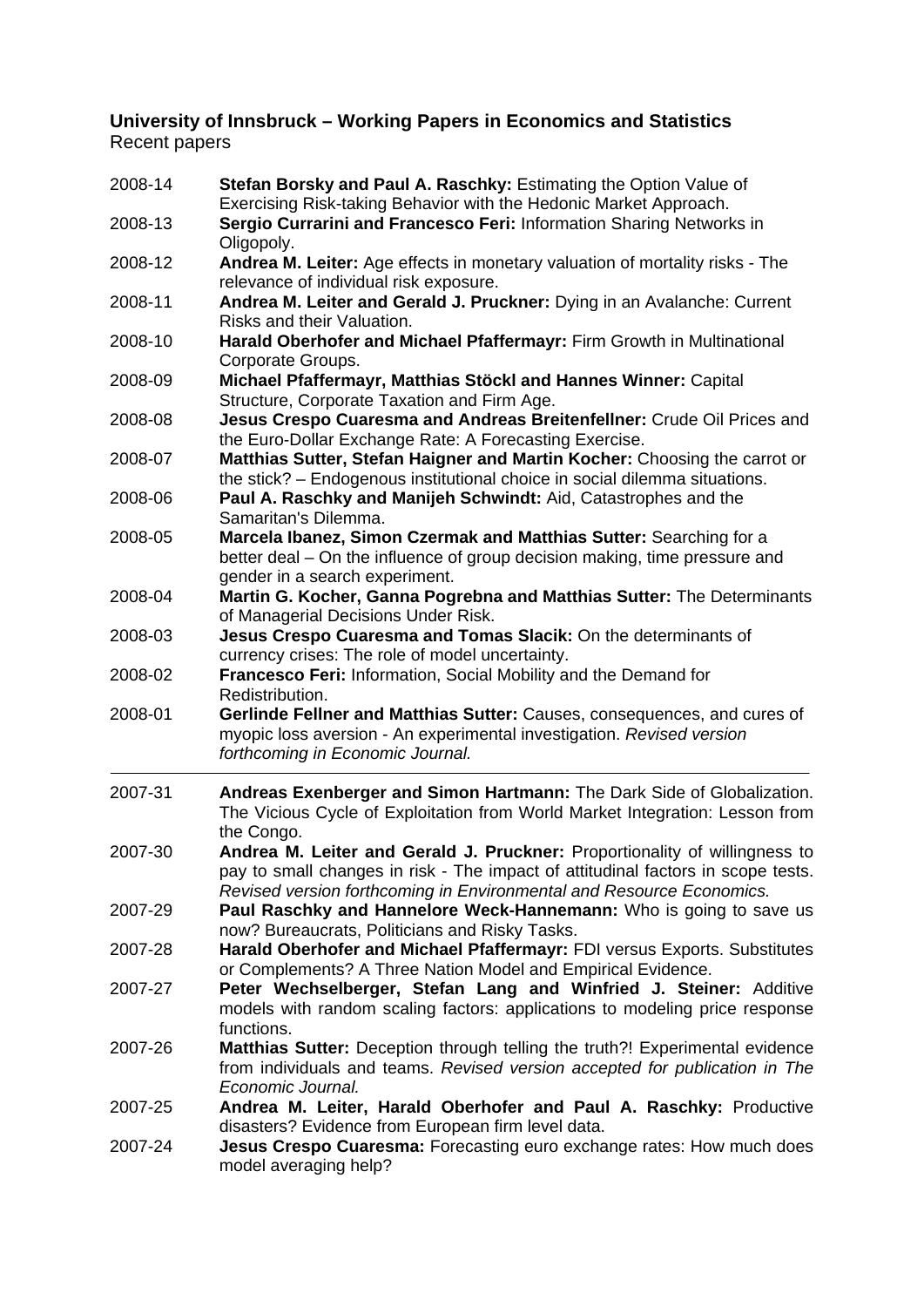- 2007-23 **Matthias Sutter, Martin Kocher and Sabine Strauß:** Individuals and teams in UMTS-license auctions. *Revised version with new title "Individuals and teams in auctions" forthcoming in Oxford Economic Papers.*
- 2007-22 **Jesus Crespo Cuaresma, Adusei Jumah and Sohbet Karbuz:** Modelling and Forecasting Oil Prices: The Role of Asymmetric Cycles.
- 2007-21 **Uwe Dulleck and Rudolf Kerschbamer:** Experts vs. discounters: Consumer free riding and experts withholding advice in markets for credence goods. *Revised version forthcoming in "International Journal of Industrial Organization".*
- 2007-20 **Christiane Schwieren and Matthias Sutter:** Trust in cooperation or ability? An experimental study on gender differences*. Revised version published in Economics Letters 99 (2008): 494-497.*
- 2007-19 **Matthias Sutter and Christina Strassmair:** Communication, cooperation and collusion in team tournaments – An experimental study. *Revised version forthcoming in: Games and Economic Behavior.*
- 2007-18 **Michael Hanke, Jürgen Huber, Michael Kirchler and Matthias Sutter:** The economic consequences of a Tobin-tax – An experimental analysis.
- 2007-17 **Michael Pfaffermayr:** Conditional beta- and sigma-convergence in space: A maximum likelihood approach. *Revised version forthcoming in Regional Science and Urban Economics.*
- 2007-16 **Anita Gantner:** Bargaining, search, and outside options. *Published in: Games and Economic Behavior, Vol. 62 (2008), pp. 417-435.*
- 2007-15 **Sergio Currarini and Francesco Feri:** Bilateral information sharing in oligopoly.
- 2007-14 **Francesco Feri:** Network formation with endogenous decay.
- 2007-13 **James B. Davies, Martin Kocher and Matthias Sutter:** Economics research in Canada: A long-run assessment of journal publications. *Revised version published in: Canadian Journal of Economics, Vol. 41 (2008), 22-45.*
- 2007-12 **Wolfgang Luhan, Martin Kocher and Matthias Sutter:** Group polarization in the team dictator game reconsidered. *Revised version forthcoming in: Experimental Economics.*
- 2007-11 **Onno Hoffmeister and Reimund Schwarze:** The winding road to industrial safety. Evidence on the effects of environmental liability on accident prevention in Germany.
- 2007-10 **Jesus Crespo Cuaresma and Tomas Slacik:** An "almost-too-late" warning mechanism for currency crises.
- 2007-09 **Jesus Crespo Cuaresma, Neil Foster and Johann Scharler:** Barriers to technology adoption, international R&D spillovers and growth.
- 2007-08 **Andreas Brezger and Stefan Lang:** Simultaneous probability statements for Bayesian P-splines.
- 2007-07 **Georg Meran and Reimund Schwarze:** Can minimum prices assure the quality of professional services?.
- 2007-06 **Michal Brzoza-Brzezina and Jesus Crespo Cuaresma:** Mr. Wicksell and the global economy: What drives real interest rates?.
- 2007-05 **Paul Raschky:** Estimating the effects of risk transfer mechanisms against floods in Europe and U.S.A.: A dynamic panel approach.
- 2007-04 **Paul Raschky and Hannelore Weck-Hannemann:** Charity hazard A real hazard to natural disaster insurance. *Revised version forthcoming in: Environmental Hazards.*
- 2007-03 **Paul Raschky:** The overprotective parent Bureaucratic agencies and natural hazard management.
- 2007-02 **Martin Kocher, Todd Cherry, Stephan Kroll, Robert J. Netzer and Matthias Sutter:** Conditional cooperation on three continents. *Revised version forthcoming in: Economics Letters.*
- 2007-01 **Martin Kocher, Matthias Sutter and Florian Wakolbinger:** The impact of naïve advice and observational learning in beauty-contest games.